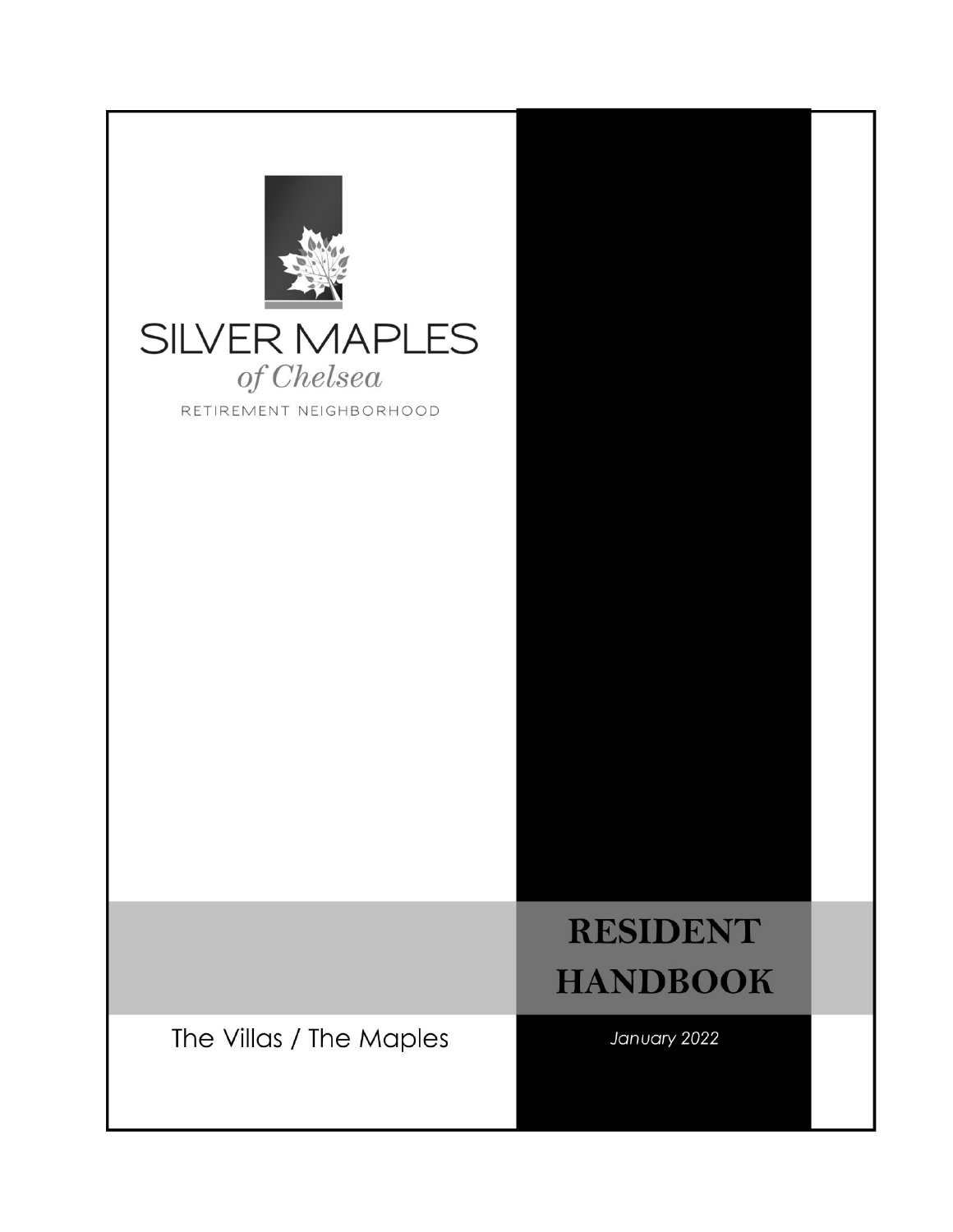#### **TABLE OF CONTENTS**

| <b>RESIDENT HANDBOOK</b> |
|--------------------------|
|                          |
|                          |
|                          |
|                          |
|                          |
|                          |
|                          |
|                          |
|                          |
|                          |
|                          |
|                          |
|                          |
|                          |
|                          |
|                          |
|                          |
|                          |
|                          |
|                          |
|                          |
|                          |
|                          |
|                          |
|                          |
|                          |
|                          |
|                          |
|                          |
|                          |
|                          |
|                          |
|                          |
|                          |
|                          |
|                          |
|                          |
|                          |
|                          |
|                          |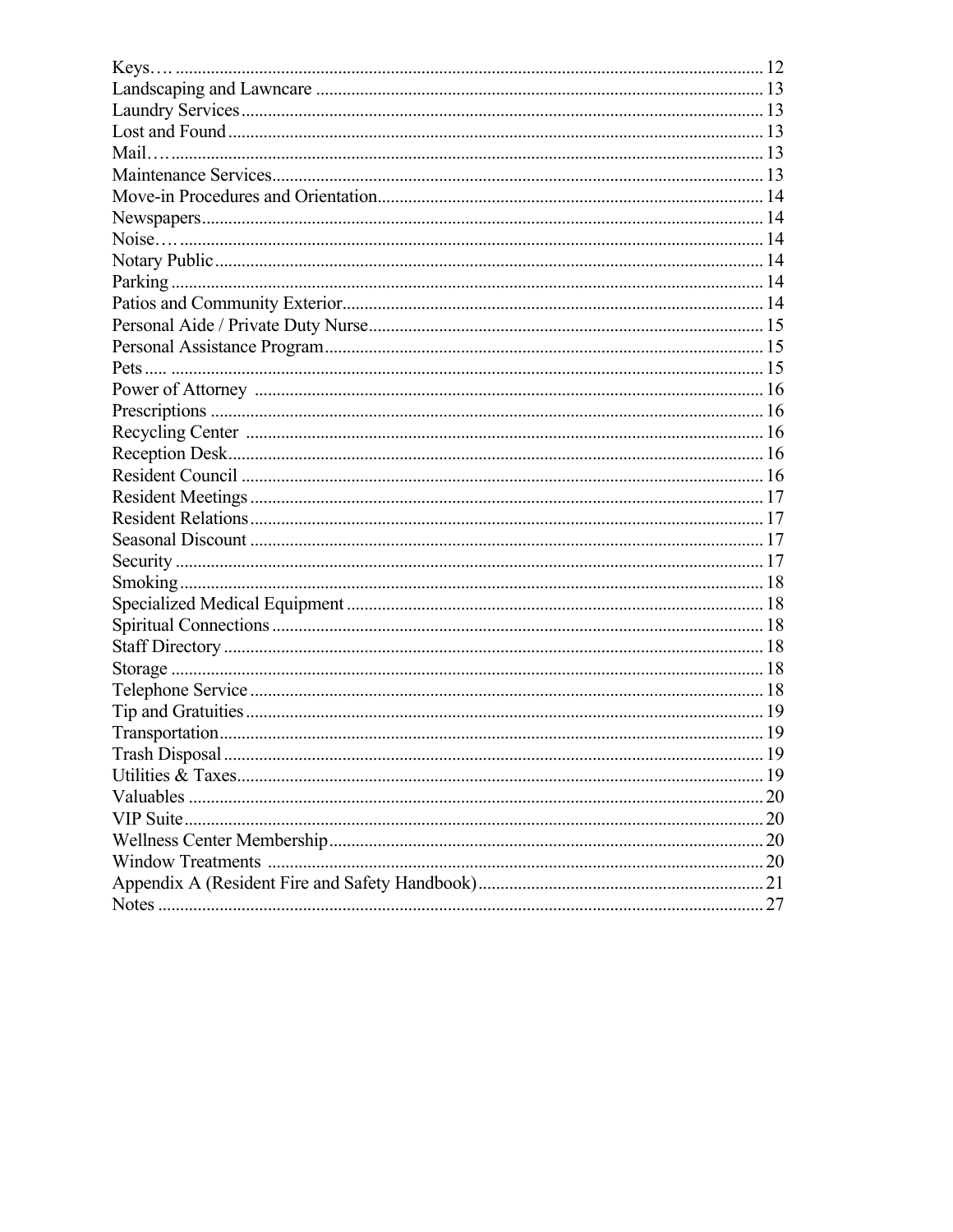### *Welcome to Silver Maples!*

*We know that it's never easy to move, but we're very glad that you did! All of us -- from board members and staff to current residents -- are here to help you make the move as smooth as possible.*

*Our goal is to help members of the Silver Maples community stay creative, connected, and engaged with friends, family, and the greater community. We encourage you to enjoy your new home, your new neighbors, and your new community.*

*Silver Maples is your home, and your satisfaction is our primary concern. You have many new experiences awaiting you as a resident here . . . new friends, new interests, and yet, you are encouraged to enjoy long-term hobbies, activities and friends you have enjoyed in your past. You are encouraged and welcome to be involved as you wish!*

*We offer a wide variety of activities and events from which to choose from. Whether it's programs like the "Kaleidoscope Concert Series," membership at the Chelsea Wellness Center, special dinner events, or the "Here & Now" current events discussion, the opportunities available to you are designed to meet the creative, spiritual, intellectual, social, physical, and vocational needs based upon the desires and interests of our community.*

*As you settle in, please know that all of our departments – Activities, Housekeeping, Maintenance, Grounds, Dining Services, Administration, and Assisted Living – are here to help. We're just a phone call away.*

*This Resident Handbook will help guide you through the numerous amenities, services and community policies of Silver Maples of Chelsea. Please take time to review it so that you may become familiar with your new home and our services. We will provide updates to this reference guide from time to time as activities, events or policies change.* 

*Again, welcome!! Please don't hesitate to call on any of us with any questions and concerns and suggestions you may have.*

*Sincerely,*

Juli A. N

*Julie Deppner Executive Director and CEO*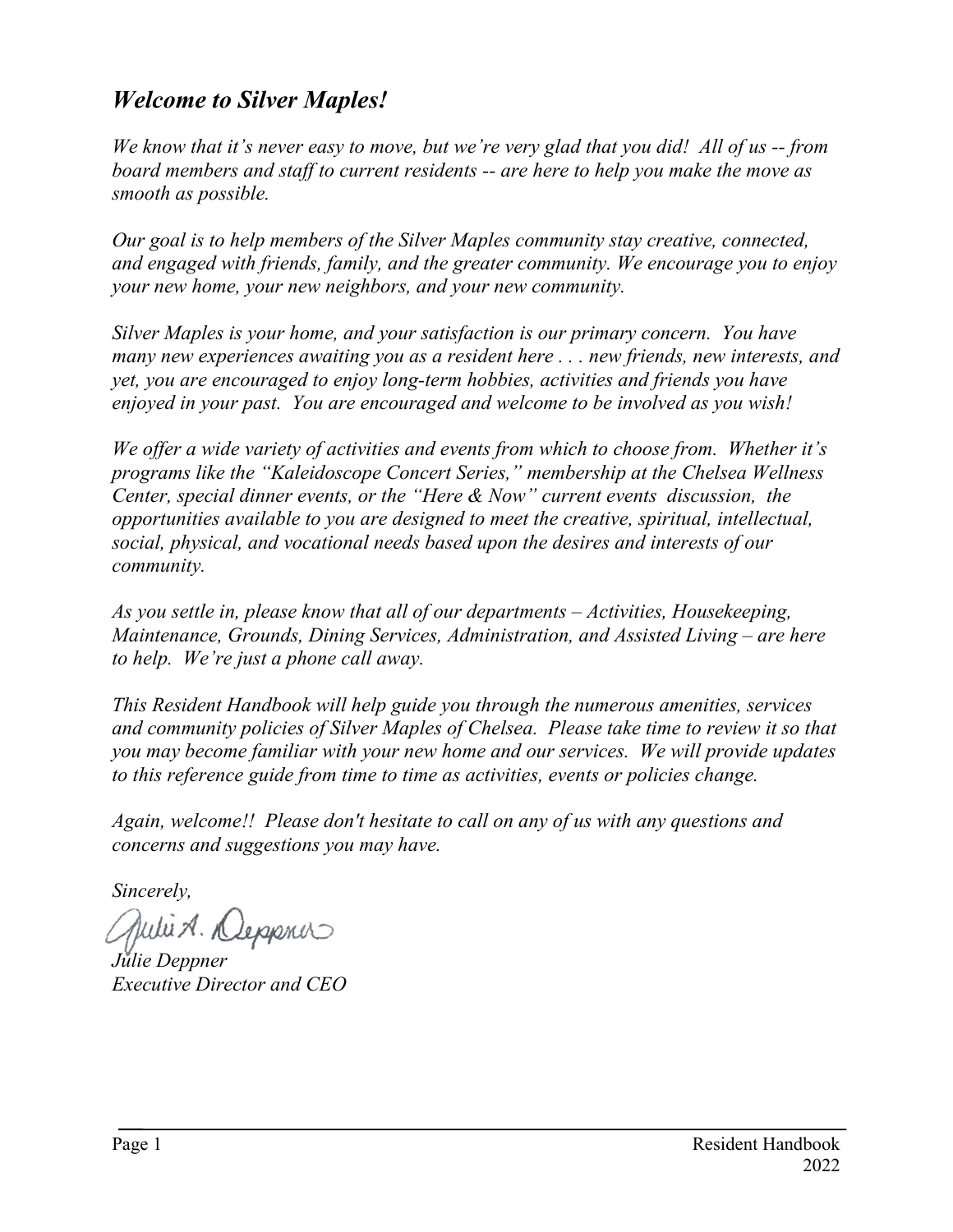#### **THE SILVER MAPLES OF CHELSEA ORGANIZATION**

So that you may know how the various departments at Silver Maples of Chelsea fit together, it may be helpful to give you a brief explanation of our organization. Silver Maples of Chelsea is divided into the following departments and functions:

#### **Activities Services / Programming and Wellness**

 Residents are welcome to participate in any number of events and programs organized and directed by our Programming and Wellness staff. These events include many social, educational, physical, cultural, arts & crafts, wellness, recreational and spiritual activities. Our Director of Programming and Wellness evaluates the interests and desires of the residents and customizes the activities program to create entertaining, interesting and stimulating activities for Silver Maples of Chelsea residents. All activities are optional and some may be at a nominal additional charge. The Programming and Wellness staff also coordinates transportation services.

To keep you informed of upcoming community activities, a monthly calendar and a biweekly newsletter is distributed. You will also find these calendars posted on the message board in the Mail Center within The Maples apartments and The Meadows.

#### **Administrative Services**

Administrative Services is headed by the Executive Director/CEO, who has full responsibility and authority over all departments and staff at Silver Maples of Chelsea. In addition to the Executive Director/CEO, Administrative Services is staffed by the Directors of each department, including Human Resources, Sales and Marketing, Culinary Services, Operations/Facilities, Programming and Wellness, and The Meadows (Assisted Living). These individuals direct day-to-day operations and, in general, manage the business of the community. Administrative Services also coordinates Accounting including payroll, accounts receivable and accounts payable. Administrative Services is open Monday through Friday from 8:00 a.m. to 5:00 p.m.

#### **Assisted Living Services at The Meadows**

Residents of The Villas or The Maples have priority access to The Meadows, our Assisted Living residence. Under the leadership of the Director of Assisted Living, employees provide 24-hour assistance and support to residents who require aid with activities of daily living (such as assistance with bathing, dressing, and grooming), **excluding extensive or continuous nursing care**. Caregivers at The Meadows, known as Resident Care Associates or RCAs, are available to provide services in concert with the resident's service plan and tier level or assistance with Activities of Daily Living for support like assistance with bathing, dressing, and medication supervision and administration. The Meadows will also help the resident in scheduling personal needs as requested by the resident, such as medical appointments and meetings with financial or legal advisors. The resident is responsible for all licensed health care professional charges and the cost of any medicines, drugs, special nurses, private duty care, dental care, therapeutic services, eye glasses, incontinence products, hearing aids, wheel chairs and other ancillary items that may be needed.

The philosophy of The Meadows is to assist residents to retain their dignity in being as independent as possible for as long as possible while supporting aging with choice.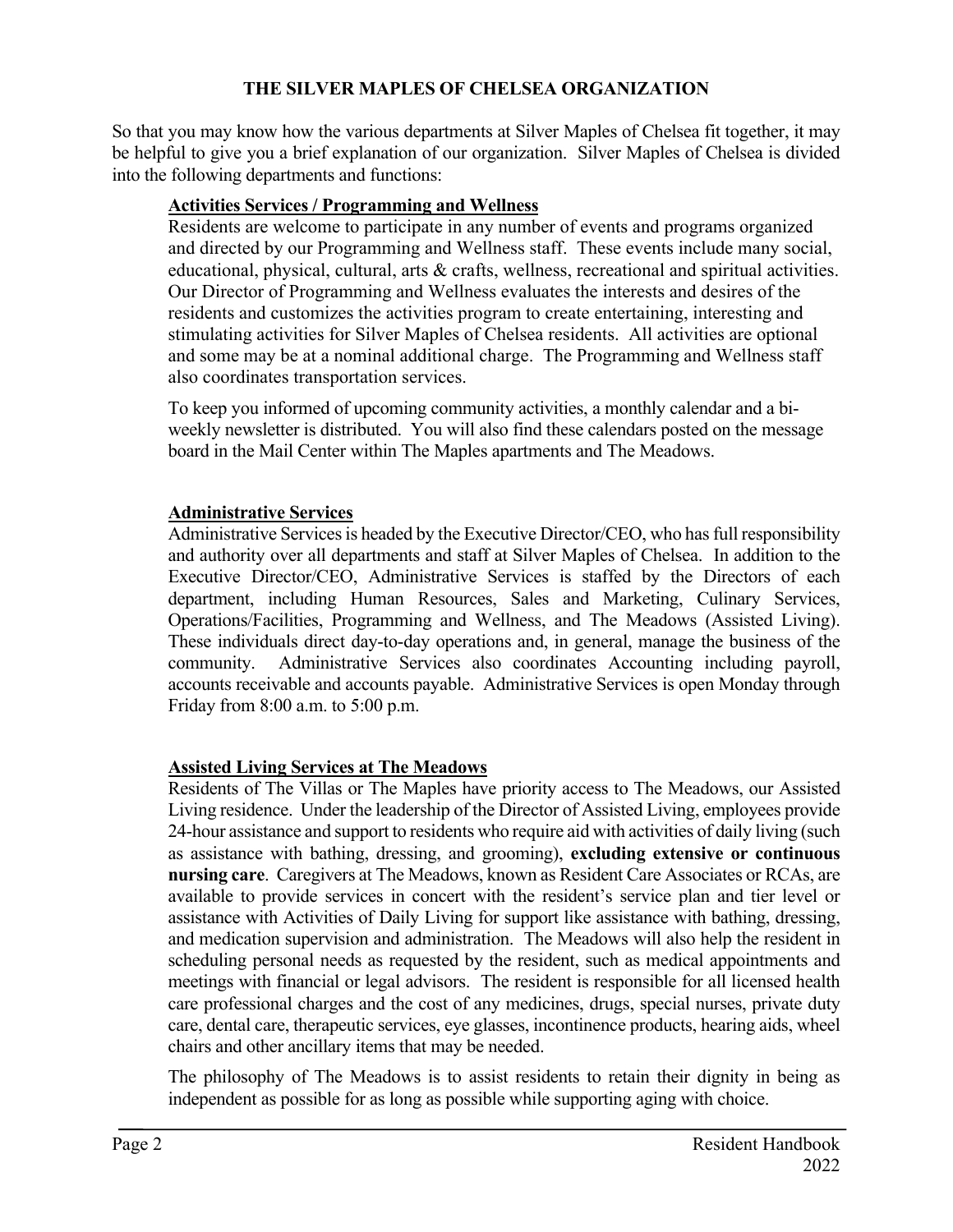#### **Culinary Services (Dining)**

Full meal service is available in the dining rooms of Silver Maples of Chelsea. The Director of Culinary Services and dining room personnel also make every effort to accommodate those residents who desire meals for special events or require the preparation of special diets. The Culinary Services Department also maintains the Courtyard Café for casual dining seven (7) days per week for breakfast and lunch.

#### **Environmental Services**

Maintenance Services are under the direction of the Director of Operations. The Maintenance staff is responsible for the repair and upkeep of the exterior and interior of the community, as well as the community grounds and landscaping. Work orders submitted by our residents for corrective maintenance services are a priority of our staff in addition to various preventative maintenance activities and projects that are performed on a periodic, scheduled basis. See the receptionist to obtain a work order.

The Grounds staff, under the direction of the Director of Operations, is responsible for maintaining outdoor lawn care, landscaping and snow removal, and environmental safety. Concerns or safety risks identified will assume top priority and receive corrective action. The Grounds staff is under the direction of the Director of Operations.

Housekeepers, under the direction of the Director of Operations, ensure that all apartments and commons areas are clean and free of litter. Residents of Silver Maples of Chelsea who reside in The Maples apartments receive housekeeping services for their home on a twice monthly basis as part of their monthly service fee. Housekeeping for Villa residents is available for an additional fee. A team of housekeepers, under the direction of the Director of Operations, ensures that all residences and common areas are clean and orderly.

#### **Marketing and Sales**

The Marketing and Sales Department is responsible for promoting the community, and coordinating residency of Silver Maples of Chelsea. Please refer any inquiries you may receive to The Director of Marketing and Sales or Sales Counselor.

#### **Social Work Services**

Silver Maples of Chelsea employs a professional Director of Social Services to assist residents and families with any transitional and/or health related issues, concerns and recommendations for improving resident's general well-being and identification of community service  $\&$ support.

#### **Transportation Services**

Regularly scheduled transportation is provided to the residents of Silver Maples of Chelsea via the community's vehicles. Service may be available for other local (Chelsea area) personal trips to medical centers, banks and businesses. Please contact the transportation department to set up an appointment; 24-hour notice is appreciated and service is **subject to availability**. The cost of scheduled transportation within our service area is included in your monthly service fees. A list of alternate transportation options is available at the reception desk for transportation services outside our service area (ie/ airport).

TRANSPORTATION OFFSITE FOR EMERGENT OR URGENT CARE SERVICES SUCH AS TO HOSPITAL OR URGENT CARE CENTER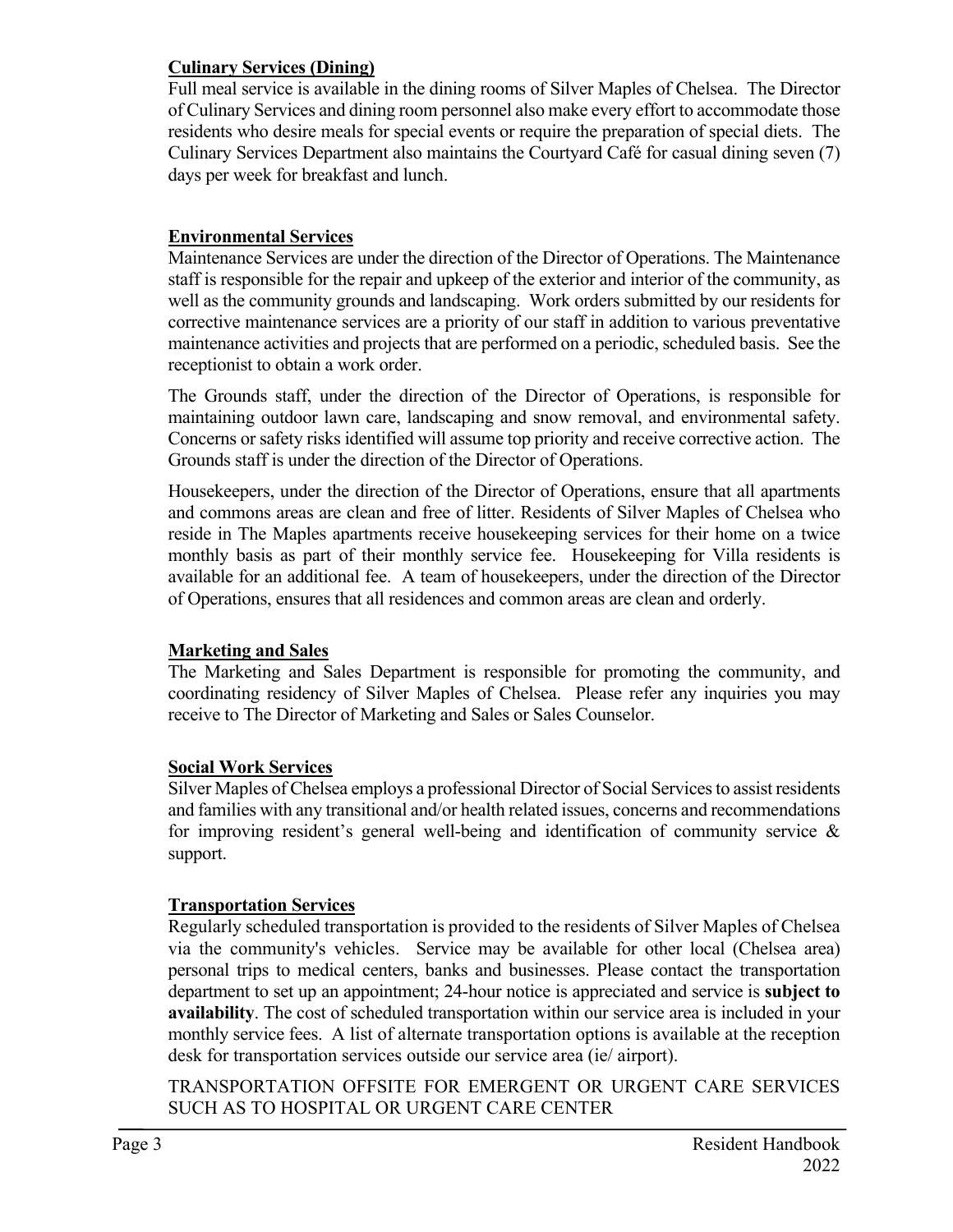If a resident incurs an injury or illness episode of a significant life threatening nature or one that in our judgment appears to need immediate medical attention, The Meadows staff will notify the resident's emergency medical contact and the staff will call the emergency medical services (EMS or 911) for emergency medical attention and transportation to an off-site emergency or urgent care facility.

#### **However, if the injury or illness requiring immediate medical attention occurs within a resident's apartment or is otherwise unknown to staff, the resident is responsible for calling 911.**

Once treatment is rendered off-site and the resident is ready to be returned to Silver Maples of Chelsea, it is the responsibility of the resident's family or legal guardian to coordinate return transportation to Silver Maples. If the return can be handled during the normal Monday through Friday working hours of Silver Maples transportation driver, Silver Maples will exercise its best efforts to transport the resident back to Silver Maples. Otherwise, it is the resident's responsibility to coordinate return transportation.

### **24-HOUR CALL SYSTEM AND PROCEDURES FOR NON-HEALTH AND NON-LIFE THREATENING CONCERNS:**

#### **In the event of a health or life-threatening emergency, Call 9-1-1.**

Residents of Silver Maples of Chelsea enjoy peace-of-mind knowing that their home and community is secure. Silver Maples of Chelsea's on-site staff are available for emergencies to provide basic first aid until emergency help arrives. This is provided on a twenty-four (24) hour basis both in The Maples and The Meadows (Assisted Living). All apartments are equipped with a 24 hour call system which is monitored 24 hours a day by our Meadows staff. Your cooperation with the following procedures will greatly increase our effectiveness.

Procedures for use:

#### 1. **In the event of a health or life threatening emergency, Call 9-1-1 immediately.**

- 2. In the event of a non-health and non-life threatening concern, push the button on your pendant or bathroom wall. Personnel will respond as soon as they are available.
- 3. Personnel will assess your situation and summon aid as needed.
- 4. If the person on duty feels that an ambulance is needed, they will summon one.
- 5. All residents are encouraged to complete a "Medical Information Form" and store it on their refrigerator for use during medical emergencies. This form is provided during your initial paperwork, but if for some reason you have changes or would like another copy, please see the reception desk or your physician to obtain one. This form should be updated anytime you change doctors or your medication needs change. You may also wish to include DNR paperwork as well.

Villa residents are provided emergency neck pendants and buttons on the bathroom walls which are responded to by an outside organization. In addition to the emergency pendants, homes are equipped with CO2 detectors, smoke detectors, door alarms, motion sensors, water alerts, and low temperature sensors that are all tied to a control panel in the entry way of the home.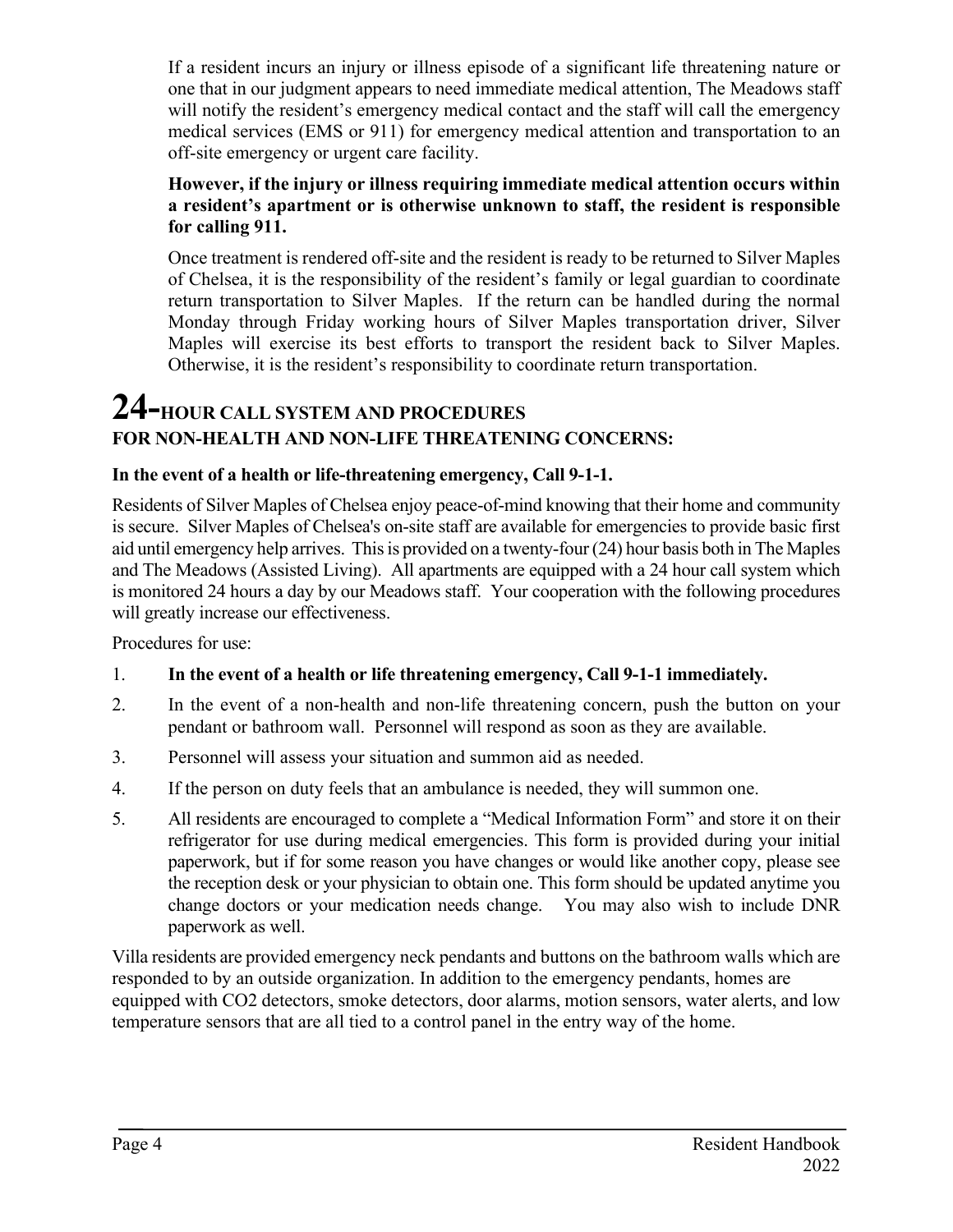### **ABSENCE BY THE RESIDENT:**

If you leave the community overnight, we request that you notify the reception desk at The Maples. This information will prove helpful in the event of an emergency requiring evacuation, and will be useful if someone wants to reach you while you are away.

### **ACCESS TO YOUR HOME:**

You control access to your home; however, it is also necessary for you to allow access into your home at reasonable times for pest control, housekeeping and maintenance and at any time in case of emergency.

In your absence, the community may be required to admit service personnel to your home. An appropriate staff person will accompany any non-staff personnel who must enter your home while you are away. All such entries are approved only by Administrative Services and/or Operations. Anytime entry has been made to your home in your absence, a written, signed report of the entry will be left in your home.

To assist in maintaining the highest level of access control, please obtain an *Access Authorization* form from the Marketing and Sales Department to list those people authorized to enter your home while you are absent, in the event of illness and/or transfer to the health care center or hospital, or in the event of death. This form is filled out during your initial paperwork, but if for some reason you have changes or would like another copy, please see the Marketing and Sales Department to obtain one. Without this prior permission, no one, including family, will be allowed access to your home unless they have your legal power of attorney or other legal authorization.

### **ACTIVITIES / PROGRAMMING AND WELLNESS:**

Residents are welcome to participate in any number of events and programs organized and directed by our Programming and Wellness staff. These events include many social, educational, cultural, arts & crafts, physical, wellness, recreational and spiritual activities. Our Director of Programming and Wellness evaluates the interests and desires of the residents and customizes the activities program to create entertaining, interesting and stimulating activities for Silver Maples of Chelsea residents. All activities are optional and some may be at a nominal additional charge. Tickets & admission fees for theatre shows & museums, for example, will be billed to your account. The Programming and Wellness staff also coordinates transportation services.

To keep you informed of upcoming community activities, a monthly calendar and a bi-weekly newsletter are distributed. You will also find these calendars posted on the message board in the mail center within The Maples, they are also available on our website.

### **UPGRADES/ENHANCEMENTS TO YOUR HOME:**

Any desired upgrades/enhancements require prior approval from Silver Maples of Chelsea. The cost of all enhancements will be at your expense and will not be included in the refund of the entry fee you paid on your villa/apartment. Please discuss requested upgrades/enhancements with the Facilities Manager.

## **AMBULATORY AID:**

Assistive devices for ambulation such as canes, quad canes, walkers, motorized carts and wheelchairs are acceptable for use by our residents as prescribed by your licensed Health Care Physician or upon recommendation of PT or OT. All ambulatory aids must be stored in the resident's apartment when not in use.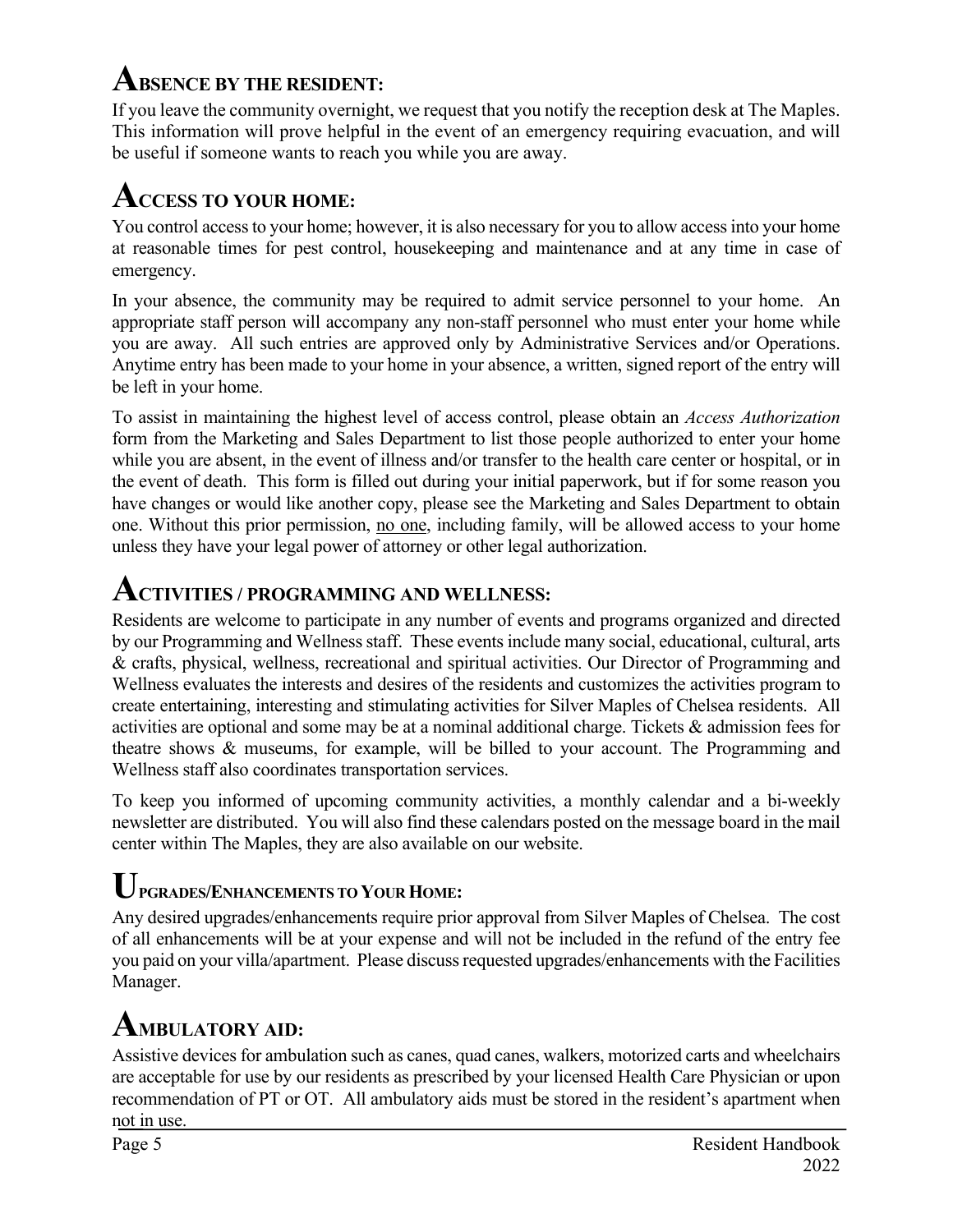In light of legitimate safety concerns and the likelihood and seriousness of injury in the event of an emergency, it is recommended that every resident be able to evacuate in a safe manner from the building.

### **AUTOMOBILES -- REGISTRATION:**

Part of the peace of mind we offer you as a resident extends to your automobile. In order to enhance our effectiveness and security, we ask that you complete an *Automobile Registration Form* for Administrative Services which contains the following information: your automobile's make, year, color, and license plate number. This form is filled out during your initial paperwork, but if for some reason you have changes or would like another copy, please see the Marketing and Sales Department to obtain one.

# **BANKING:**

For your convenience, Chelsea State Bank provides service on location every Wednesday morning. A representative from the bank is here in the conference room near the lobby area of The Maples from 9:00 A.M. to 12 noon. An ATM Machine is also located in the lobby of The Maples near the main entrance.

## **BEAUTY AND BARBER SHOP:**

The services of a licensed beautician/barber are offered to the residents of Silver Maples of Chelsea. The charges for these services can be itemized on your monthly service bill and paid to Silver Maples of Chelsea. Since this service is provided by contract services, any tipping would be given directly to the person providing the service. Appointments may be made for any of the wide range of services at the Beauty/Barber Shop. A list of charges is available from the Beauty/Barber Shop or reception desk. The Beauty/Barber Shop can be reached at 433-5222.

# **BILLING:**

Each month residents will be billed for their monthly service fees and ancillary charges. The monthly bills are placed in your personal internal communication box (unless alternate delivery instructions are on file) each month by the 10th business day.

Payments are due upon receipt. Any payments received after the last day of the month are considered late and a \$25 late fee may be assessed. If a payment is returned for non-sufficient funds, a \$25 charge will be assessed.

Monthly service fees may be adjusted periodically. Residents will be notified at least 60 days prior to any changes.

# **CABLE TELEVISION SERVICE:**

Basic cable television wiring is provided in your home or apartment. Residents are responsible for contacting the cable company for cable hookup, disconnect, or change in cable services and payment of monthly service fees.

# **CANDLES:**

At no time are candles to be utilized in your apartment, villa or community areas unless overseen by a Silver Maples staff member. Flameless candles are a great alternative.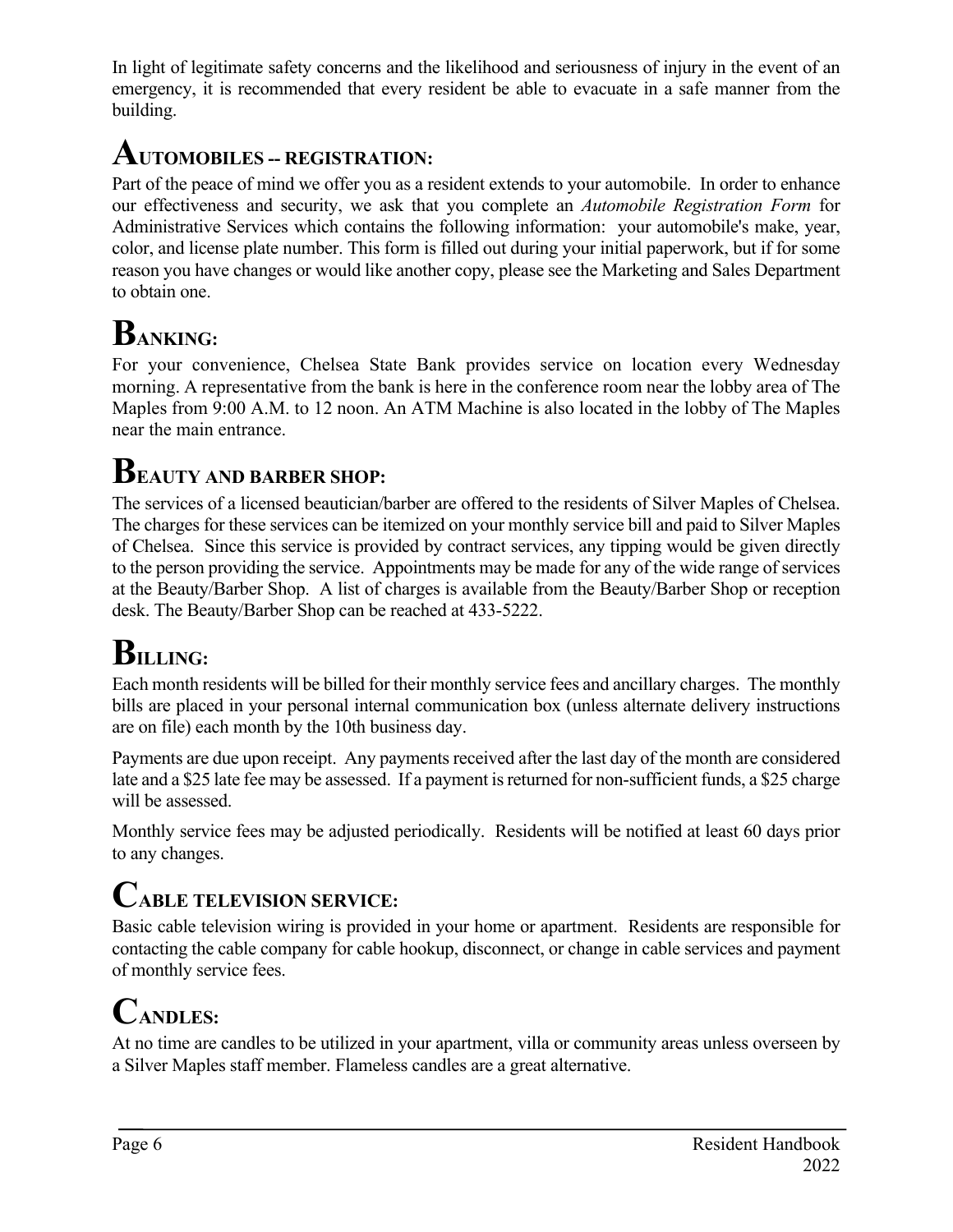## **CHARITABLE ASSISTANCE:**

Silver Maples of Chelsea (SMOC) may provide financial assistance to any resident, within limits set by the Board of Directors, after considering the needs of SMOC residents, the funds available, and the long term financial stability of SMOC and its Mission. Therefore, the funds available may change from year to year, and may be zero in any year.

See Schedule E (Charitable Assistance Silver Lining Fund Policy) in the Residency Agreement.

### **COMMITTEES / RESIDENT COMMITTEES**

We have numerous resident committees which offer meaningful and engaging opportunities for you to take an active role in the community, while getting to know your new neighbors and friends. These committees and informal groups make the decisions that affect and strengthen our retirement neighborhood. You can choose to participate, if that's your style, or choose to sit back taking a lowkey approach, both are welcome and enjoyed. Committees include: Activities, Art, Food, Happy Hour & Pizza Party, Hospitality, Library, Maintenance, Memorial Garden, Mixer Dinner, Resident Council, Silver Lining Fund, and Spiritual Enrichment. Check out our website to see a complete list of resident committees including a description, meeting days/times/location and the current committee chair(s).

## **COMMON AREAS:**

Residents have access to all common areas; Garden Room, Library, Arts & Crafts Rooms, Maples Rooms, Game Room, Pool Parlour, Cinema 100, Private Dining Room, Exercise Room, Meadows Lounges. This is your home and we would like you to enjoy these rooms and areas for your daily use and relaxation. These areas are lovely places to use when visiting with family and friends. All areas have Wi-Fi capabilities for your guests use; see the reception desk for network and password information.

## **COMMUNICATIONS:**

Our community is based on open communication to ensure events, facilities, and services meet resident expectations. We have provided many ways for residents to communicate, both with management and with each other.

The following methods of communication are used to ensure you are an active community participant.

- 1. Message Board -- located in The Maples resident Mail Center.
- 2. Digital Marquee
- 3. Newsletter -- published bi-weekly and distributed to all residents with extra copies available at the reception desk. A monthly calendar of events is also available.
- 4. Suggestions Direct them to any staff member.
- 5. Staff Availability -- residents are encouraged to bring concerns, suggestions, and compliments to any staff member. Residents can email, call, or make an appointment with the receptionist. Of course, residents are always encouraged to stop by a staff member's office to check if they are available.
- 6. Executive Director/CEO -- available to discuss any issues with you in his/her office, your apartment or the location of your choice.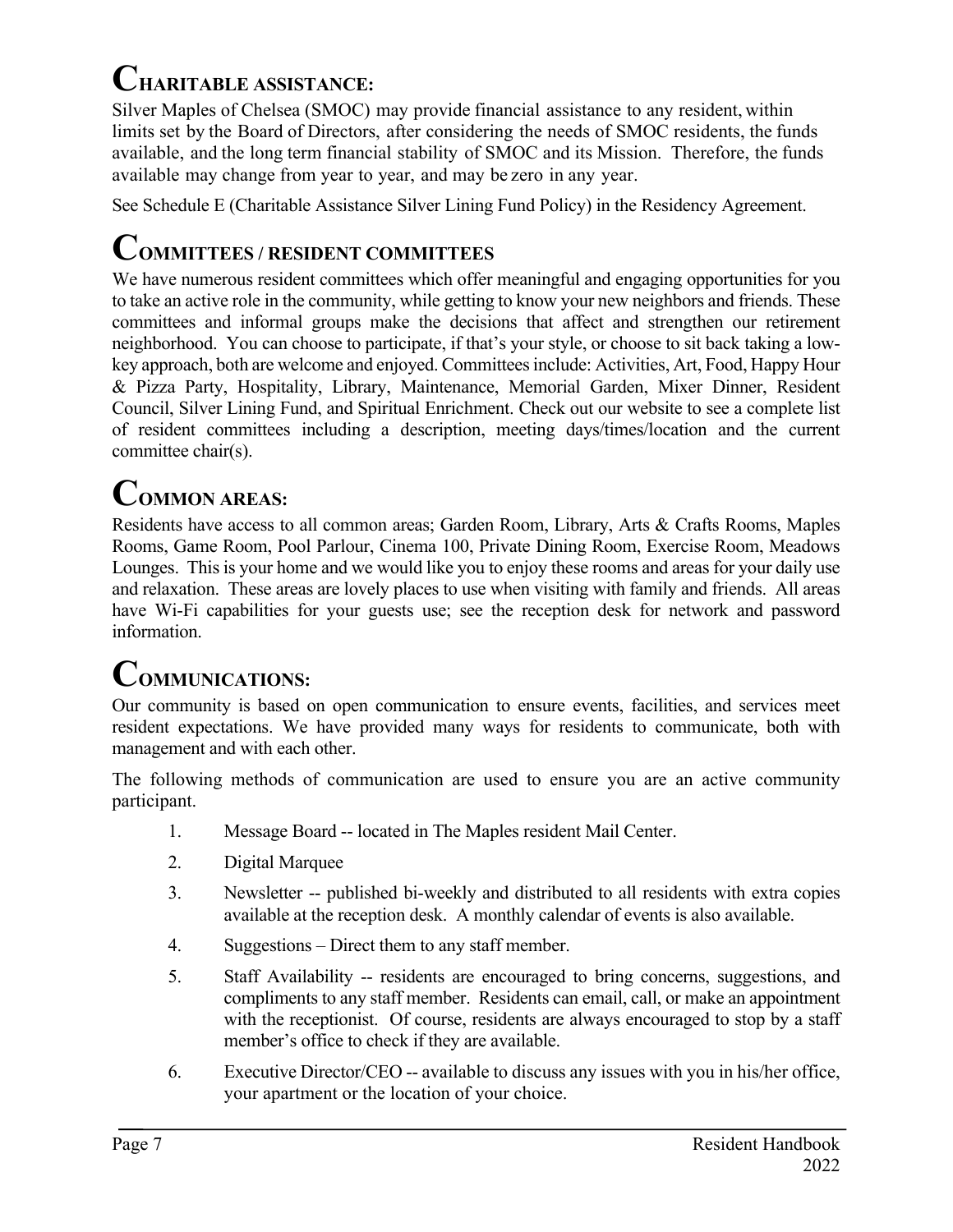- 7. Resident Council -- meets on a regular basis. All residents are eligible to participate in the Resident's Council or the committees it forms. (See "Resident Council" section on page 15.)
- 8. A Community Coffee Hour with the Executive Director/CEO and department Directors is held monthly in the Bistro 100. All Villa and Maples residents are encouraged to attend this informal monthly meeting to get community updates.

### **DINING SERVICES / CULINARY SERVICES:**

Silver Maples of Chelsea's culinary wellness team focuses on creating tasteful and nutritious meals that promotes healthy living for seniors. Our in-house culinary team offers a diverse and fresh menu, made from scratch and prepared only with the finest ingredients. Our menus feature daily specials, weekly made to order menu specials, soups made from scratch, a variety of sides, starters, salads, premium hand-dipped ice cream and daily dessert features.

The dining experience is a very important social function for residents and guests alike. We encourage you to enjoy our various dining venues regularly. But, please, no cell phones are to be used in the dining rooms. The Director of Culinary Services is an experienced food service professional, and any comments or questions regarding dining service should be addressed to him/her.

#### **MEALS AND INCLUDED MEAL PLANS:**

Meals are available in various community dining venues throughout the day. A meal plan is provided in your monthly services fees based on your home location: ten (10) meals per month for The Villas and twenty (20) meals per month for The Maples. You are always welcome to enjoy additional meals throughout the month; associated cost will appear on your monthly bill. If you routinely enjoy additional meals you may want to consider our Enhanced Meal Plan. Please see the Director of Culinary Services for program details and charges. Silver Maples of Chelsea will periodically publish a schedule of meal rates.

#### **DINING VENUES:**

#### **Trellis Dining Room:**

This formal dining venue is open for full dinner service Monday through Friday. Luncheon reservations for special events can be made through the Culinary Scheduling Coordinator. In this dining room you are welcome to bring your own choice of beer or wine (glassware is provided) or purchase through your server. For current dining hours, please see hours posted outside of our dining rooms or check the Silver Maples website.

#### **Courtyard Café:**

This small casual dining venue is open every day for breakfast and lunch and offers fresh baked goods, daily luncheon specials, salads, deli and grilled sandwiches, assorted beverages, beer, wine and grocery items. Limited Seating is available in the café with additional seating available across the hall in the Bistro 100 or at the Bistro Bar. For current dining hours, please see hours posted outside of our dining rooms or check the Silver Maples website.

#### **Bistro 100:**

This casual dining venue is open Monday through Friday for dinner service only. For your convenience, beer and wine can be purchased through your server. Outside wine, beer, and alcohol are not permitted in the Bistro 100, however it is allowed in the Trellis Dining Room. This area also provides additional seating during breakfast and lunch for meals purchased from the Courtyard Café. For current dining hours, please see hours posted outside of our dining rooms or check the Silver Maples website.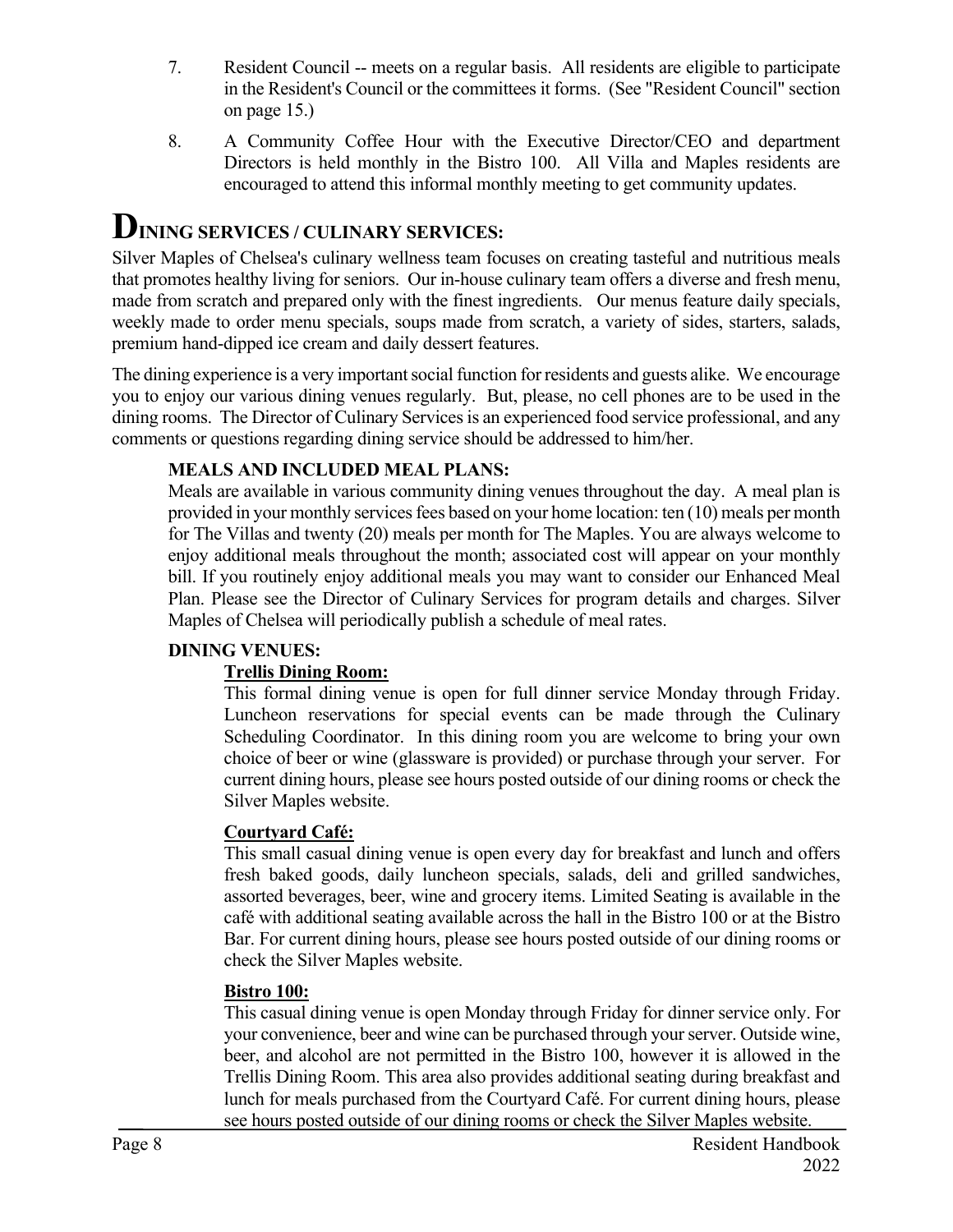#### **Private Dining Room:**

The private dining room can accommodate 8 to 10 people and is available for our residents to reserve for private dinners, parties, family gatherings and other celebrations. Reservations must be made 2 weeks in advance, please contact the Culinary Scheduling Coordinator to discuss specific dates and entree choices.

#### **CATERING:**

Catering services are available through the Culinary Wellness department as schedule allows at an additional fee.

#### **CURBSIDE SERVICE:**

For your convenience, Curbside Meal Pick up is available for our Villa residents. Dinner orders should be turned into the front desk or you can call the kitchen to place your order. We ask that all orders are in by 3:00pm the day of pick up. Curbside pickup is located on the northeast side of the building near the Meadows parking lot. Curbside pickup is at 5:00pm or 6:00pm, please note your desired pickup time when placing your order.

#### **HOLIDAYS AND SPECIAL EVENTS:**

Throughout the year, dining services enjoys celebrating various holidays and special events. Please watch for more information in your monthly newsletters and calendars.

#### **MEAL CREDIT:**

Should you be away from home for fourteen (14) consecutive days or longer, a food credit may be requested for all meals missed since the first day of absence. The credit will be given at a rate determined by Silver Maples of Chelsea to be equivalent to the average raw food cost only (the "Meal Credit"). We encourage you to take advantage of your entire meal plan as meals may not be carried over from one month to the next.

#### **SPECIAL DIETS AND DIETARY NEEDS:**

Our Culinary Wellness department is happy to accommodate special dining and dietary needs. Please contact the Director of Culinary Services to discuss your needs.

#### **TRAY SERVICE:**

Tray service to individual apartments is available daily at a cost of \$3.00 per tray.

When tray service is requested, dinner orders should be turned into the front desk or you can call the kitchen to place your order. We ask that all orders are placed by 3:00pm the day of delivery. You can choose to pick up your order or have it delivered at either 5:30pm or 6:00pm. Please be sure to state your preferred time when placing your order.

#### **RESERVATIONS:**

Your family and friends are always welcome to visit our various dining venues. It is necessary, however, that reservations are made in advance when dining in the Trellis Dining Room or Bistro 100 in order to assure convenience, comfort and enjoyment of our fine dining services to all residents and their guests. If you plan to dine with 6 or more residents or are hosting any outside guests, we ask that you call Culinary Services at 734-433-5208 or complete our on-line dining reservation form through the website. Reservations must be made 24 hours in advance and before 1pm each day. Please note that guests of 10 or more are considered a catered event. Please contact the Culinary Services department to discuss your group's needs. An alternate dining location may be necessary.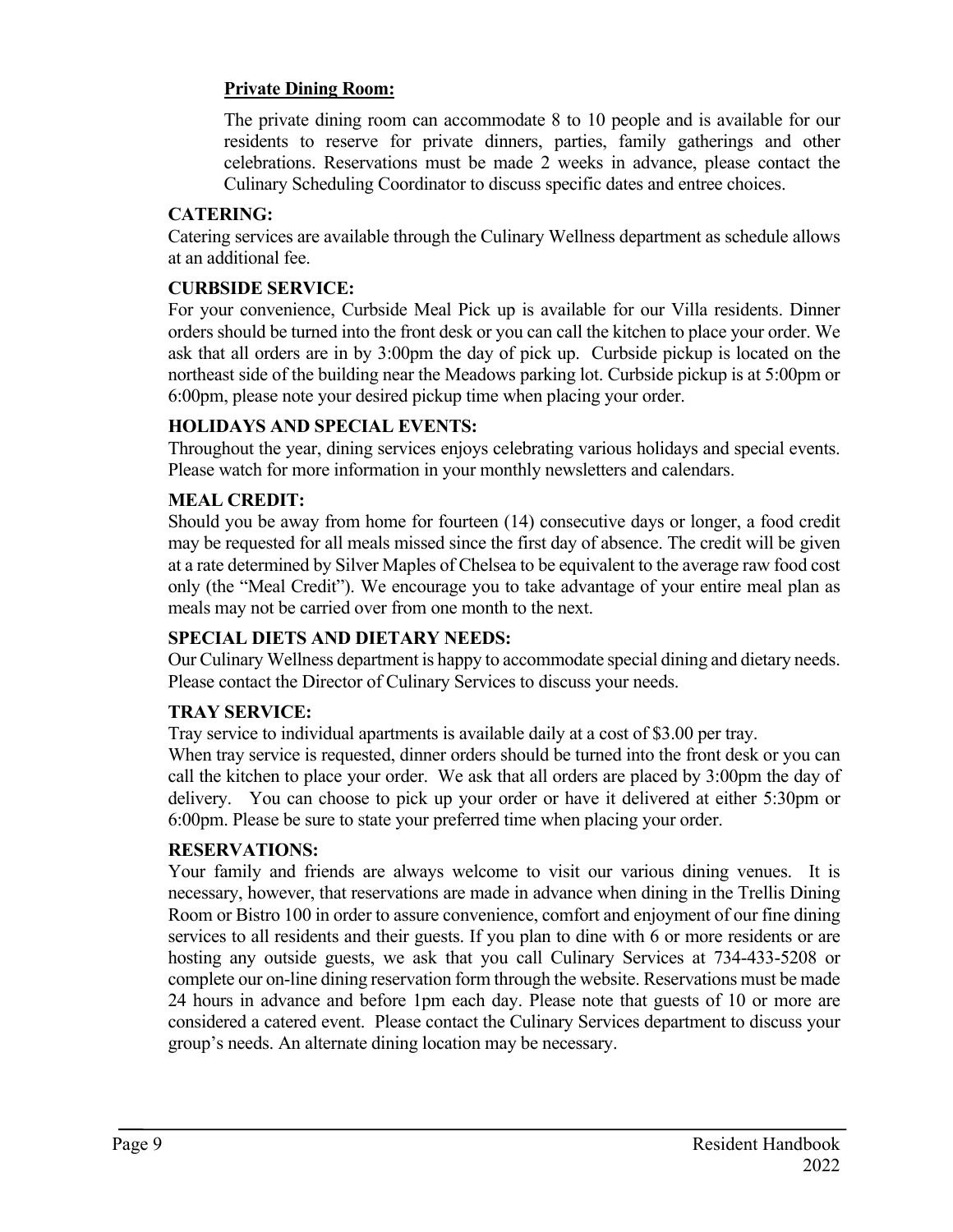# **DRESS CODE:**

Residents are expected to dress appropriately when frequenting public areas of the community, such as corridors, lounges, dining room and activity areas. Sleeping attire is prohibited in the commons area.

# **DRY CLEANING:**

For your convenience, dry cleaning services are available through an outside vendor. Please contact the reception desk for more information.

# **ELEVATORS:**

The elevators have been installed with many safety devices to ensure their dependability. However, in the unlikely event of an elevator malfunction, a telephone located within the control panel will connect you with emergency response staff. Also, please adhere to all restrictions regarding elevator use during fire drills or emergency training sessions, etc. In case of a fire, elevators are inoperable; the stairways are located on each end of the wing.

## **EMPLOYEE RELATIONS:**

We expect the staff of Silver Maples of Chelsea to be courteous and helpful at all times. If this is not the case, please direct any concerns to the Executive Director/CEO.

## **EXPLOSIVES AND HIGHLY FLAMMABLE MATERIALS:**

To ensure a safe community, no explosives or highly flammable materials such as kerosene or paint stripper may be brought into any area of the community.

# **FACSIMILES:**

Facsimile transmissions may be sent and received by residents and their guests free of charge. Please contact the reception desk for this service.

## **FIREARMS AND WEAPONS:**

It is the policy of Silver Maples of Chelsea that the safety of all persons living, working and visiting at Silver Maples of Chelsea is best preserved if no weapons such as guns (whether rifle handgun or shotgun), hunting knives, long bows or crossbows be permitted on campus. If you are a resident, please make arrangements immediately for the off-site storage of your hunting or personal firearms, bows, hunting knives, and other such weapons that hold the possibility to cause bodily harm or death to human or otherwise. Failure to comply with this policy is cause for immediate termination of resident's lease, disclosure document, and/or service contract with Silver Maples of Chelsea.

# **FIRE SAFETY:**

Silver Maples of Chelsea apartment buildings and common areas are equipped with sprinklers, smoke alarms and a fire alarm system. In the event of a fire, please do not use the elevators. Emergency exits and stairwells are located at the end of each hallway. Please note the nearest exit to your apartment. In order to comply with local fire ordinances, we will routinely hold fire drills for the safety of residents and staff. For more information, please refer to the complete Fire Safety Handbook located in Appendix A.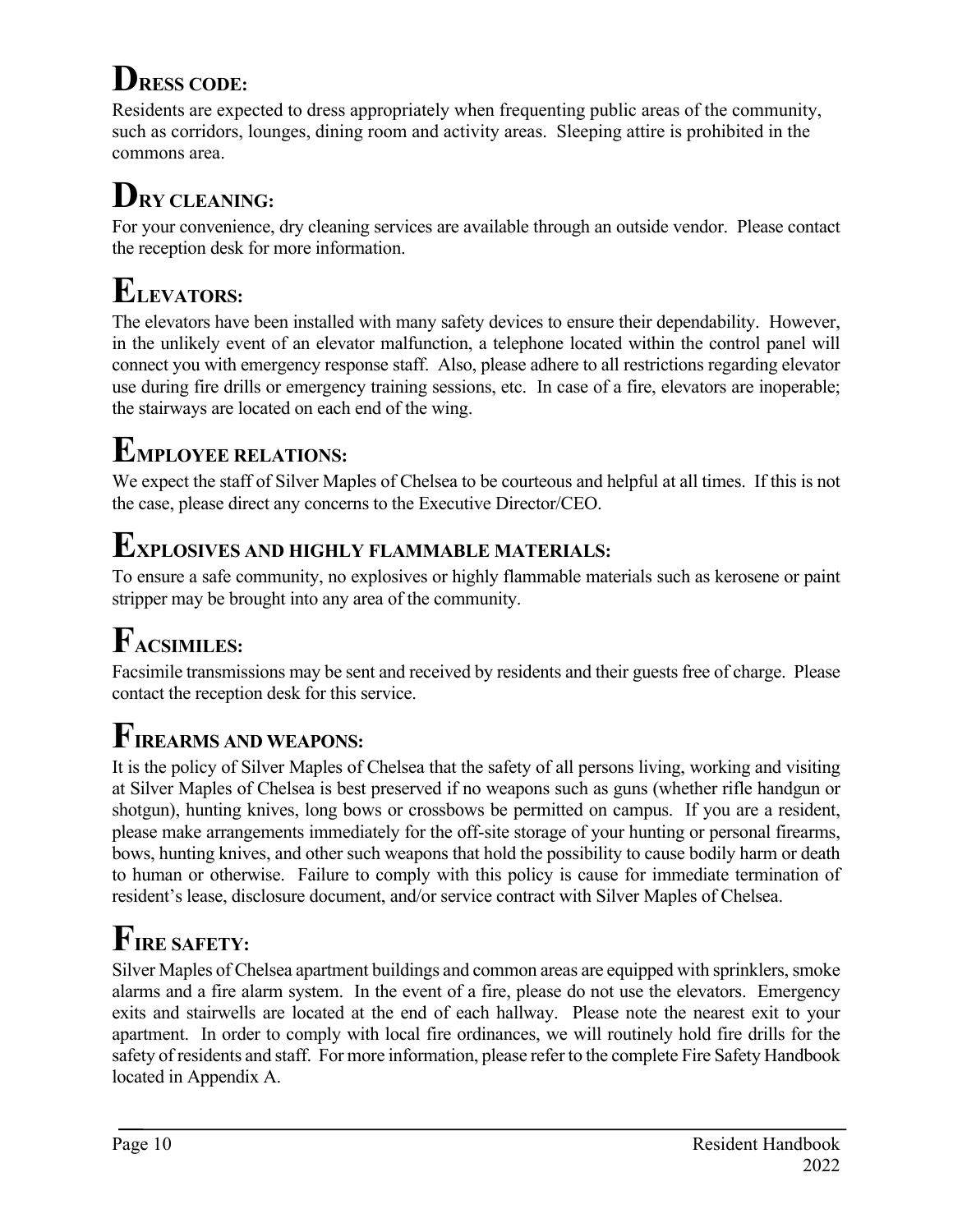# **GARDENING:**

Designated gardening areas are available for those residents with a green thumb. Raised bed garden boxes are provided in the courtyard near the back of the property. You may plant and maintain garden areas at Silver Maples of Chelsea subject to prior approval of Executive Director/ CEO. Please contact the Facilities Manager for specific information.

# **GUESTS:**

Guests are welcome in the community, however, residents are expected to take responsibility for their guests and accompany them in common areas. This is especially important regarding youthful visitors as they must be supervised to ensure there will be no behavior disruptive of other residents. Overnight guests are welcome to visit for up to two weeks continuous stay and may stay in your home at no charge as long as you are present. Please register your overnight guests at the reception desk and sign them out upon departure.

Except for short-term guests, no person other than you or a co-resident, if any, may reside in your home without the prior approval of Silver Maples of Chelsea.

## **HEALTH SERVICES:**

All residents of the community should retain their own personal licensed healthcare professional. The community is not financially responsible for your personal medical services or other healthcare services.

## **HOUSEKEEPING SERVICES:**

During your new resident orientation, a *Villa/Apartment Entry Waiver* was signed that gives our housekeeping staff permission to entry your home for scheduled housekeeping. Housekeeping services are provided on a bi-weekly basis if you reside in the Maples. If you reside in the Villas you can arrange services for an additional hourly fee. Once you move in, the Housekeeping Supervisor or designee will arrange a meeting to inform you of the day/time your home has been scheduled to be cleaned.

The cooperation of each resident is essential to run a smooth cleaning schedule. You have the option of being present or leaving your home unattended while our staff is in cleaning. If you prefer to be present on cleaning day, every attempt will be made to accommodate you; however, if you cannot be home on your scheduled cleaning day, you may make arrangements for the housekeeper to clean on an alternate day. Please contact the receptionist or speak to your regular housekeeper to make these arrangements. If you are not home on your scheduled day a note will be left in your apartment to confirm that housekeeping services were performed in your absence. Residents with particular problems should contact the Director of Operations.

Housekeeping services offered include changing linens, vacuuming carpets, mopping the bathroom and kitchen floors, wiping exposed kitchen surfaces such as refrigerator, range, oven, cabinets and sinks, dusting flat, cleared surfaces and light fixtures, and general cleaning of the bathroom areas including the sinks, tubs, showers, toilets and mirrors. Window washing will be done annually inside and out. Periodically, heavy furniture will be moved for vacuuming, and mattresses will be turned.

When a scheduled cleaning day falls on a recognized holiday, you will be notified one week in advance as to your scheduled day for that week. Additional deep cleaning housekeeping services may be obtained for an hourly fee.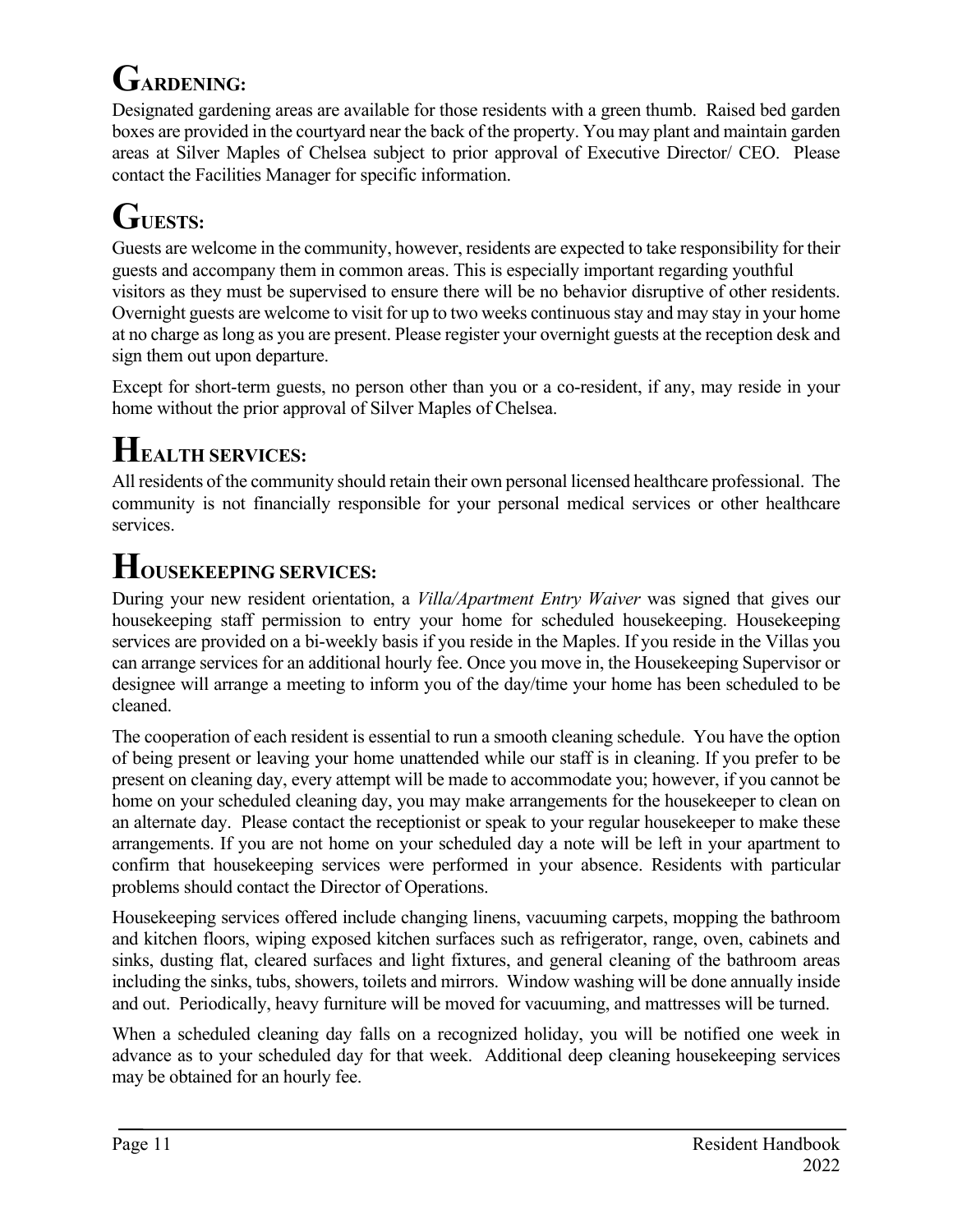### **INSURANCE (PROPERTY AND LIABILITY):**

The community carries insurance on its own property and liability insurance for accidents which occur in common areas. Silver Maples of Chelsea, however, is not responsible for the loss of any personal property belonging to you due to theft, fire or any other cause.

You are also responsible for any costs incurred in replacing or repairing any loss or damage to the real or personal property of Silver Maples of Chelsea caused by the negligence or willful misconduct of you, your guests, agents, employees or pets.

You also indemnify Silver Maples of Chelsea and hold it harmless for any injury to other residents, employees, or any third person which arises from your negligent or intentional action. You are STRONGLY ENCOURAGED to obtain property and liability insurance to protect against such losses. All such insurance should be arranged with the agent of your choice at your own expense.

### **INTRA-COMMUNITY MOVES:**

A resident may elect to move to another apartment/villa within the community, subject to availability. If you desire a move to a different style apartment/villa, please contact the Marketing and Sales department to be added to the internal wait list. When apartments/villas become available, the Marketing and Sales department reference the internal and external wait list to fill these vacancies. If you are not on the internal wait list you will not be considered for a vacant apartment/villa until everyone on the wait list has been contacted first. In the event of a move, a new lease agreement will be executed. Contact the Marketing and Sales department to discuss availability and options available, including financial implications you will need to consider. Additional information is also provided in section 2.5 of the Resident Lease Agreement.

## **KEYS:**

You will be issued a key for your individual home, the outside entrances to the main building, storage area, your mailbox, and a key FOB which automatically opens select exterior entrances. **Keys must not be duplicated.** Additional keys and/or key FOB may be made for family members; a \$5.00 fee will be charged per key. Requests can be made through The Maples receptionist, and will be billed to the residing resident on their monthly service bill. It is recommended that keys be kept on an unmarked ring or case. Keys should not be given to friends, relatives or outside service personnel. In the event that a key FOB is misplaced, a \$25 fee will be charged.

After hours, visitors may enter the building by calling a resident's apartment through the keyless entry system located in the vestibules at both The Maples and The Meadows entrances. An alphabetical listing of residents can be found near each security panel; this listing also provides a random 3-digit code for each resident. To gain entry, visitors simply need to enter the 3-digit code of the resident they are visiting; the system will dial the resident on their phone.

When a visitor calls your apartment and identifies themselves to your satisfaction, **press the "9" on your phone** to unlock the door and let them in. The door will remain unlocked for 8-10 seconds. **When the doors are locked, you may exit The Maples and The Meadows main entrances by walking up to the doors – they will open automatically.** You will not, however, be able to re-enter after the doors close without using the keyless entry system or your key FOB. Additionally, your guests can dial "000" on the keypad to be connected with staff in The Meadows who can also open the doors remotely.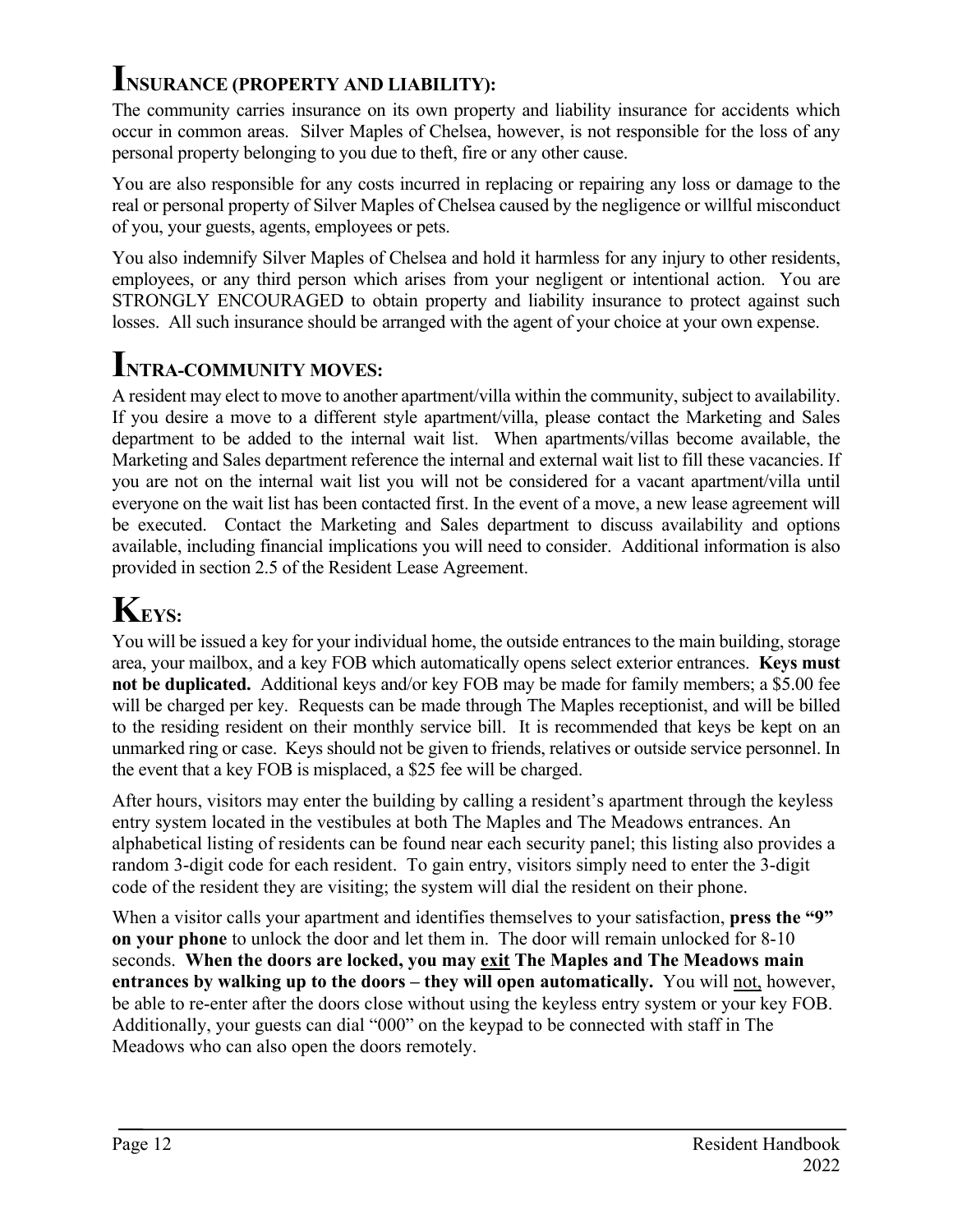## **LANDSCAPING & LAWN CARE:**

Standard landscaping is installed according to the organization's landscaping plan. Residents may not alter the landscaping without approval from the Executive Director/CEO.

Routine lawn care is provided by Silver Maples to all areas of the community. Lawn decorations must be limited to private porches and the mulched area around the home or near the patio of apartments and are not to interfere with maintenance of the lawn.

## **LAUNDRY SERVICES:**

Bed and bath linens for apartments will be laundered by the housekeeping staff in your home's washer/dryer during regular cleaning if you so desire. Laundry supplies will need to be provided by you. All other cleaning supplies will be supplied by Silver Maples of Chelsea.

# **LOST AND FOUND:**

The reception desk serves as the lost and found clearinghouse. Lost and found articles will be maintained there, and misplaced items should be left and picked up at this location.

## **MAIL -- U.S. MAIL: (Incoming)**

Mail is distributed by the U.S. Postal Service to personal mailboxes. These mailboxes are under the control of the Post Office, and federal law prohibits the placement of memos or announcements in these boxes. Please use your name, address, and apartment number on all correspondence in order to expedite mail delivery. If you have air express or packages delivered that do not fit in your mailbox, they will be left at the reception desk and you will be notified. Villa residents have separate outdoor U.S. Mail Facilities.

## **MAIL -- U.S. MAIL: (Outgoing)**

Outgoing mail can be placed in the letter drop-box located near the mailboxes. If you have air express or packages, those can be weighed and postage can be purchased at the reception desk.

# **MAIL -- INTRA-COMMUNITY MAIL:**

An in-house mail system has been set up for communications within the community that does not go through the U.S. Mail. Please check daily for special announcements or notes from friends and neighbors.

## **MAINTENANCE SERVICES:**

The community provides maintenance services for the buildings, grounds, and appliances furnished by Silver Maples of Chelsea and will provide all necessary repairs, maintenance or replacement of its property and equipment. If you need emergency maintenance assistance (after hours or on the weekend) please call 734-496-2714.

The maintenance staff is available for emergencies seven (7) days a week; however, scheduled maintenance should be planned for Monday through Friday. If a problem arises, stop by or call the reception desk to fill out a work order. You can also complete our Work Order form on line through our website. Work will be completed on a routine schedule, depending on urgency and staff availability. Every effort will be made to respond to problem situations as soon as possible.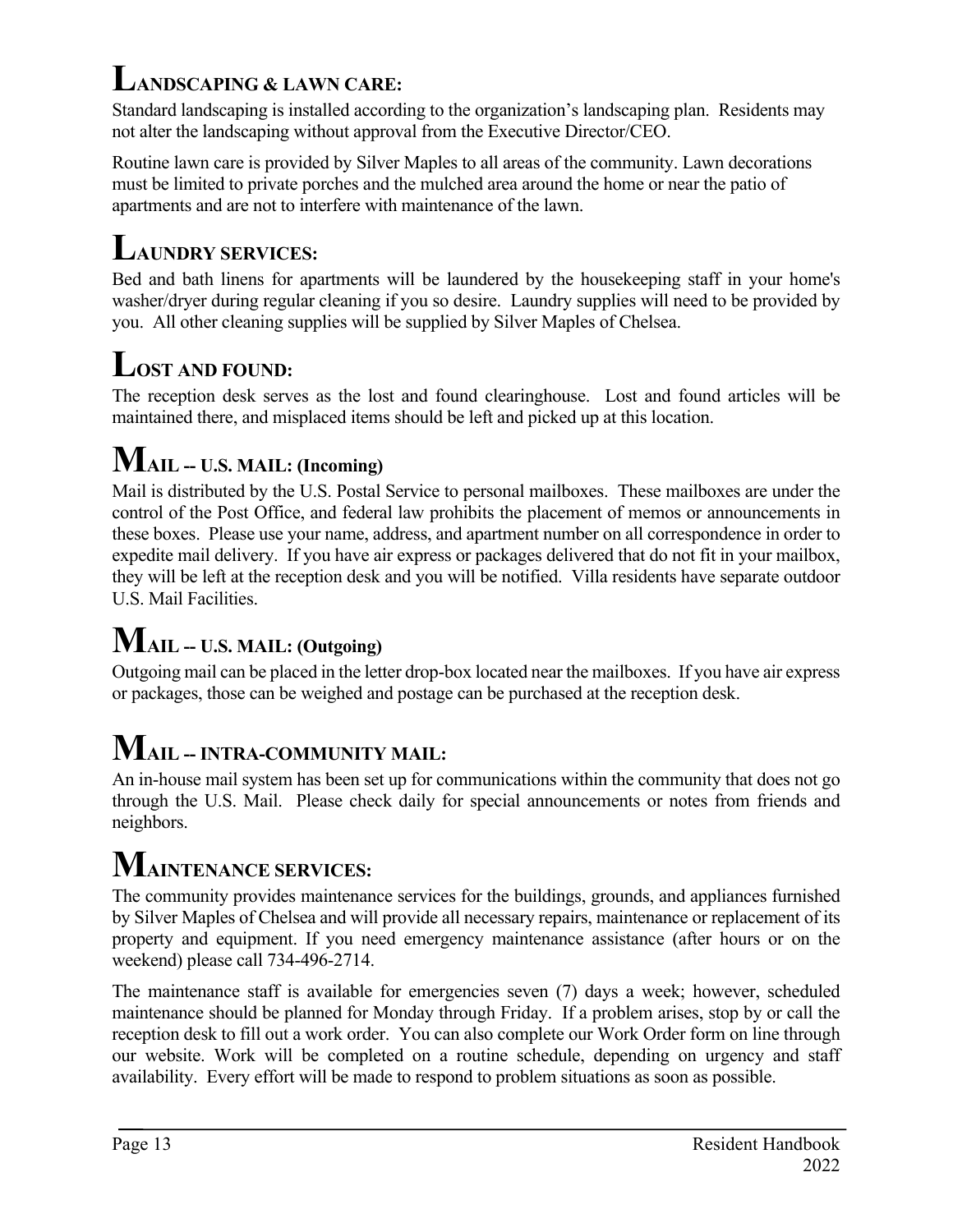The community reserves the right to access each home during reasonable hours for repair and maintenance activities. (See "Access to Your Home" section of this handbook)

Any time maintenance personnel enters your home to perform these duties, written notice will be left behind advising you of the service completed. Also, any necessary repairs, maintenance and replacement of your personal property will be your responsibility.

We encourage you to personalize your apartment; however, shelving or any items permanently installed which cannot be removed, becomes the property of the community.

## **MOVE-IN PROCEDURES AND ORIENTATION:**

A member from the Marketing and Sales team sat down with you and your family prior to your move, to complete the Disclosure Document, Residency Agreement and internal paperwork. During this meeting/orientation, information was provided regarding included services, location of key areas, and important information regarding the hospitality contacts that have been assigned to help you get settled and familiar with our retirement neighborhood. Your hospitality contacts will invite you to dinner and important meetings to ensure you're able to comfortably acclimate to your new home and neighbors. Our top priority is for your transition to Silver Maples to be a truly positive experience, please don't hesitate to ask questions of your hospitality contacts or any staff member as you settle into a new routine.

## **NEWSPAPERS:**

Several national and local newspapers are available from local carriers. Please deal with the carrier directly. When ordering a subscription, please advise the paper's circulation department that you are a resident of Silver Maples of Chelsea, your name, address, apartment or villa number (if applicable), and phone number. This will aid delivery service. Silver Maples subscribes to several newspapers (local, regional, and national) that are available to peruse while visiting the library.

# **NOISE:**

We have given considerable attention to sound conditioning your home. Even so, consideration for your neighbors is an important aspect of living in a retirement community. With that in mind, televisions, radios, and other audio devices should not be played above moderate levels.

# **NOTARY PUBLIC:**

For your convenience, a notary public is on staff. This service is provided to you at no cost during regular office hours. Please check with the reception desk to arrange for this service.

# **PARKING:**

Ample parking is available for all residents and guests in the parking lots. There will also be certain spaces designated as handicapped. Carport parking is available for an additional fee, if interested, please see the Marketing and Sales Department.

We request that you do not park in the spaces by the two main entrances. These are reserved for the convenience of your guests and visitors who may require parking near the building entrance.

# **PATIOS AND COMMUNITY EXTERIOR:**

Patios and balconies are highly visible areas to guests, as well as present and prospective residents of the community. In order to maintain a pleasing outside appearance of the community, the following rules apply.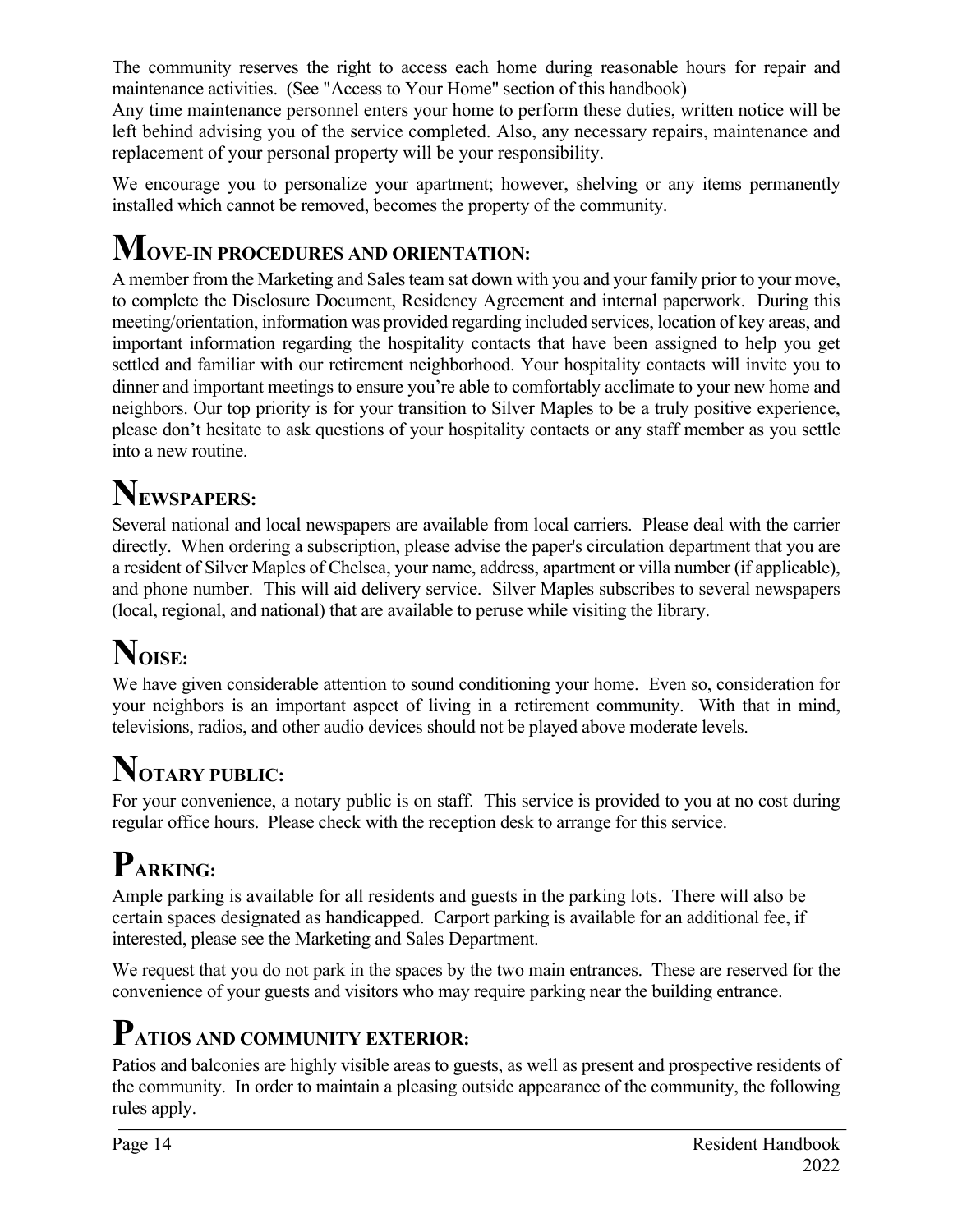- 1. Only appropriate furniture and small plants should be placed on these areas. Any unsightly items such as signs, laundry or antennas are prohibited.
- 2. In order to comply with local fire safety requirements, all outdoor grills and/or barbecues are prohibited on patios and balconies within ten (10) feet of the exterior of the building.

### **PERSONAL AIDE / PRIVATE DUTY NURSE**

Should you wish to engage a personal aide or private duty nurse for your individual purposes, you may do so at your own expense in accordance with the following guidelines:

- 1. Role of the Personal Aide/Private Duty Nurse -- The participation of the Personal Aide/Private Duty Nurse in the community activities is defined by the role required by the resident; that is, escorting, accompanying, or participating with the resident. Personal Aides/Private Duty Nurses are subject to all rules and regulations in effect at Silver Maples of Chelsea.
- 2. All personal aide/private duty nurses must sign in at the reception desk upon arrival and sign out when leaving. Silver Maples of Chelsea cannot be responsible for payment of fees or performance of services. Personal aides/private duty nurses may not use the facilities of Silver Maples of Chelsea to service other clients or to operate other businesses.
- 3. Daytime Personal Aide/Private Duty Nurse -- No extra charge will be made by Silver Maples of Chelsea for the personal aide/private duty nurse except for meals taken in the dining room; however, no reduction in charges will be given for services provided by a personal aide/private duty nurse.
- 4. Health Care Restriction -- Silver Maples of Chelsea will not be responsible for health care or nursing assistance provided by a personal aide/private duty nurse or any other domestic help employed by residents.

### **PERSONAL ASSISTANCE PROGRAM**

Our goal is for individuals to remain as independent as possible, in an environment that they are comfortable with, that is safe for them, and those around them. For example you may seek services such as the following, all according to your own scheduling needs and preferences:

- Escort for Shopping and Errands
- Light Housekeeping/Laundry
- Light Meal Preparation
- Personal Care/Additional Caregiver Support

For more information contact the Director of Social Services.

# **PETS:**

Resident's pets are allowed at Silver Maples based on the terms of the Pet Policy (Schedule D of the Disclosure Document) and when plans for their management have been approved by Executive Director/CEO of Silver Maples. A \$825.00 one-time pet fee is required. Pets are allowed to visit the community for therapeutic activities. If you would like for your pet to visit, please contact the Director of Programming and Wellness to complete the necessary paperwork.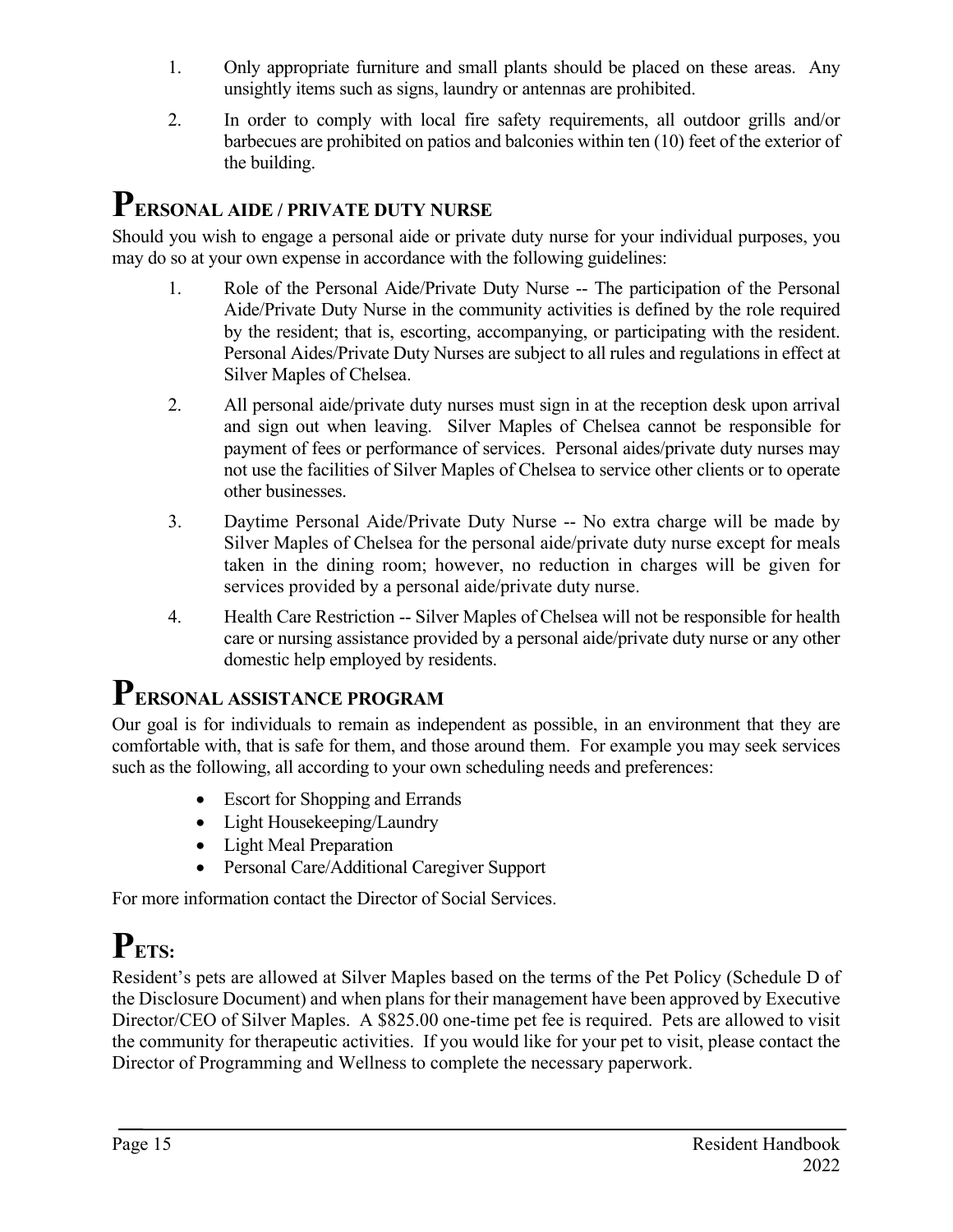# **POWER OF ATTORNEY:**

All residents are encouraged to execute and maintain a limited Durable Power of Attorney which designates a bank, lawyer, relative or other authorized responsible person or persons of your choice as your attorney-in-fact, to act for you in managing your financial affairs or filing your insurance or other benefits should you become incapacitated or disabled. Please provide a copy of this Power of Attorney to Marketing upon move in.

# **PRESCRIPTIONS:**

As a Silver Maples of Chelsea resident, you may select any pharmacy you desire. Arrangements for prescriptions or refills should be made by you or your physician. For added convenience, the pharmacy you select should have a delivery service. Chelsea Pharmacy and Country Market Pharmacy do provide delivery service for prescriptions and staples. Arrangements for receipt and payment of medications are your responsibility.

# **RECYCLING CENTER:**

Silver Maples of Chelsea is very concerned about our environment. Therefore, we recycle all available materials, and also encourage our residents to recycle. Recycling bins are available in the trash rooms on each floor. Villa residents will have a designated day for pick-up, see the Director of Operations for the designated day.

## **RECEPTION DESK:**

The reception desk is staffed Monday - Friday and reduced hours on the weekends. Please refer to the Silver Maples website at [www.silvermaples.org](http://www.silvermaples.org/) for specific hours. The reception desk serves as the hub of communication and resident business. Located at the main entrance, these services are available for residents:

- 1. To receive incoming calls for departments and staff.
- 2. To schedule reservations for the private dining room, meeting rooms, transportation, and specific requests.
- 3. To provide guest meal information.
- 4. To receive work orders for maintenance and housekeeping services.
- 5. To receive payments for monthly services.
- 6. To receive requests for photocopies which are available for free. If 10 (ten) or more copies are requested a small fee will be charged.
- 7. To leave information regarding overnight or extended absences.
- 8. To offer Notary Public service.
- 9. To send and receive facsimile transmissions free of charge.

If your question or concern cannot be adequately addressed by the person at the reception desk, you will be directed to the staff person best able to assist you.

### **RESIDENT COUNCIL:**

The Silver Maples Resident Council consists of elected representatives from the retirement community who meet on a regular basis to discuss various aspects and interests of the community. The officers of the Council will serve as liaison between the residents and administration. This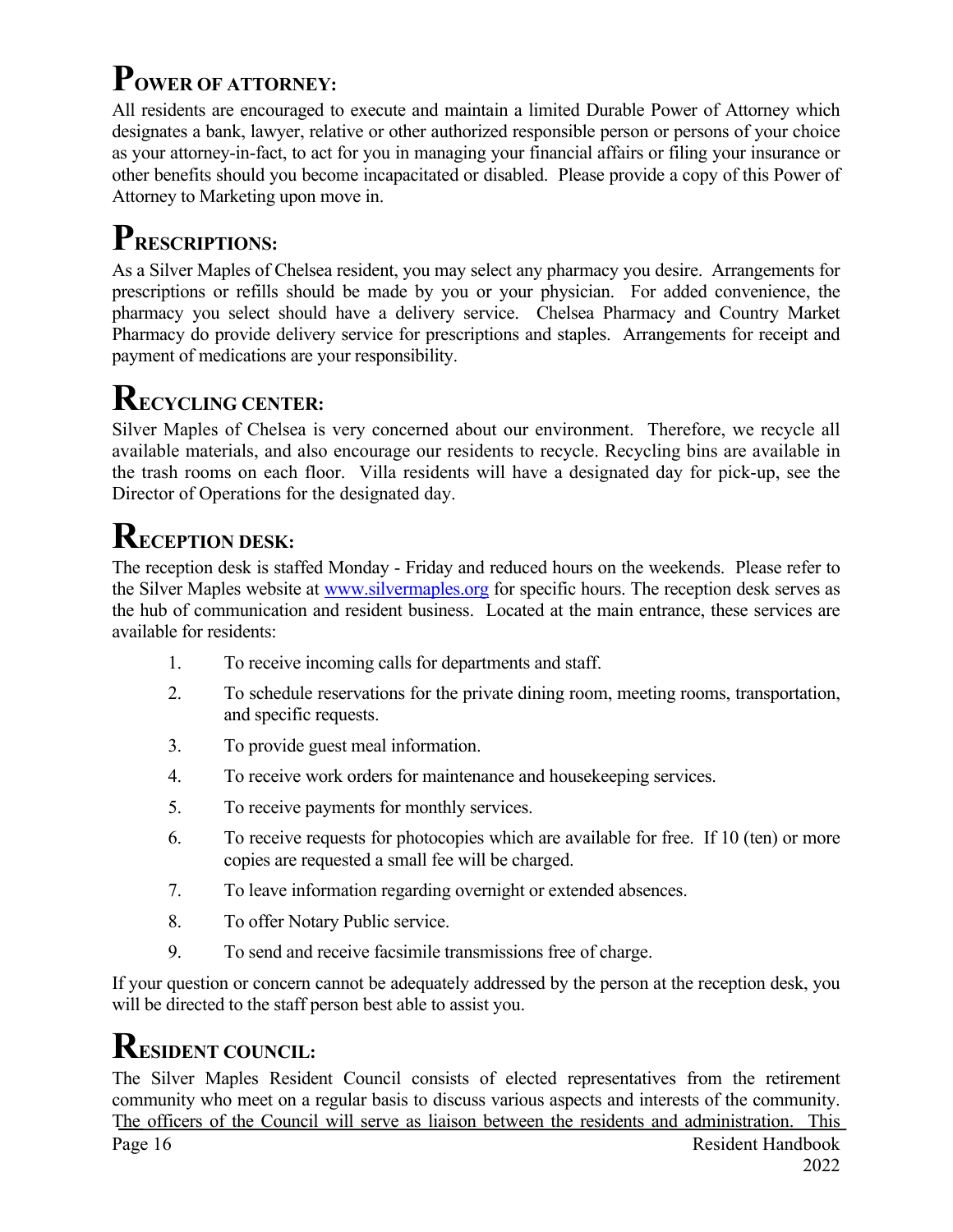Council offers residents the opportunity to discuss areas of community importance. The Resident Council will appoint someone to be a non-voting representative at Silver Maples Board of Directors meetings.

The purpose of the Council is as follows:

- 1. To communicate the interests of the residents.
- 2. To promote an understanding of administrative policies and procedures among the residents.
- 3. To participate in the planning of resident activities.
- 4. To encourage resident interaction and participation.

The Resident Council elects a chairperson, who will be the spokesperson for the group, as well as a secretary who will keep Council records. The Council establishes its own meeting schedules and prepares its own agenda. The Executive Director/CEO (or designee) serves as administrative advisor to the Resident Council.

A listing of all active association committees will be provided to new residents. Active participation by all residents is encouraged.

# **RESIDENT MEETINGS:**

The Executive Director/CEO will hold meetings, typically monthly, with the residents of Silver Maples of Chelsea for the purpose of free discussion on subjects of interest. Notice of each meeting will be given in the monthly newsletter and schedule. These are usually held in the form of the Executive Director/CEO Community Coffee Hours.

## **RESIDENT RELATIONS:**

You are encouraged to interact with other residents and employees in a courteous and respectful manner. Incidents of improper or offensive behavior should be brought to the attention of the Executive Director/CEO and/or designee so that appropriate action can be taken.

## **SEASONAL DISCOUNT:**

Residents who are away for three consecutive months will receive 15% off the combined monthly service fee and second person fee, for the time period you are away. A written notice of dates away is required and, there is a limit of two discount periods per year.

# **SECURITY:**

### **In the event of a life threatening emergency, Call 9-1-1 immediately.**

Residents are also encouraged to participate in their security by utilizing caution to lock doors and vehicles and to report any unusual activity or individuals to the reception desk or 24-hour Meadows staff. During non-business hours, guests may enter Silver Maples by using the keyless entry system near the main entrance to contact the resident they are visiting. Residents should not admit unknown persons into their home or the building. Video surveillance has been added covering most entrances and parking lots. Silver Maples of Chelsea, however, is not responsible for loss or damage to your personal property or personal injury.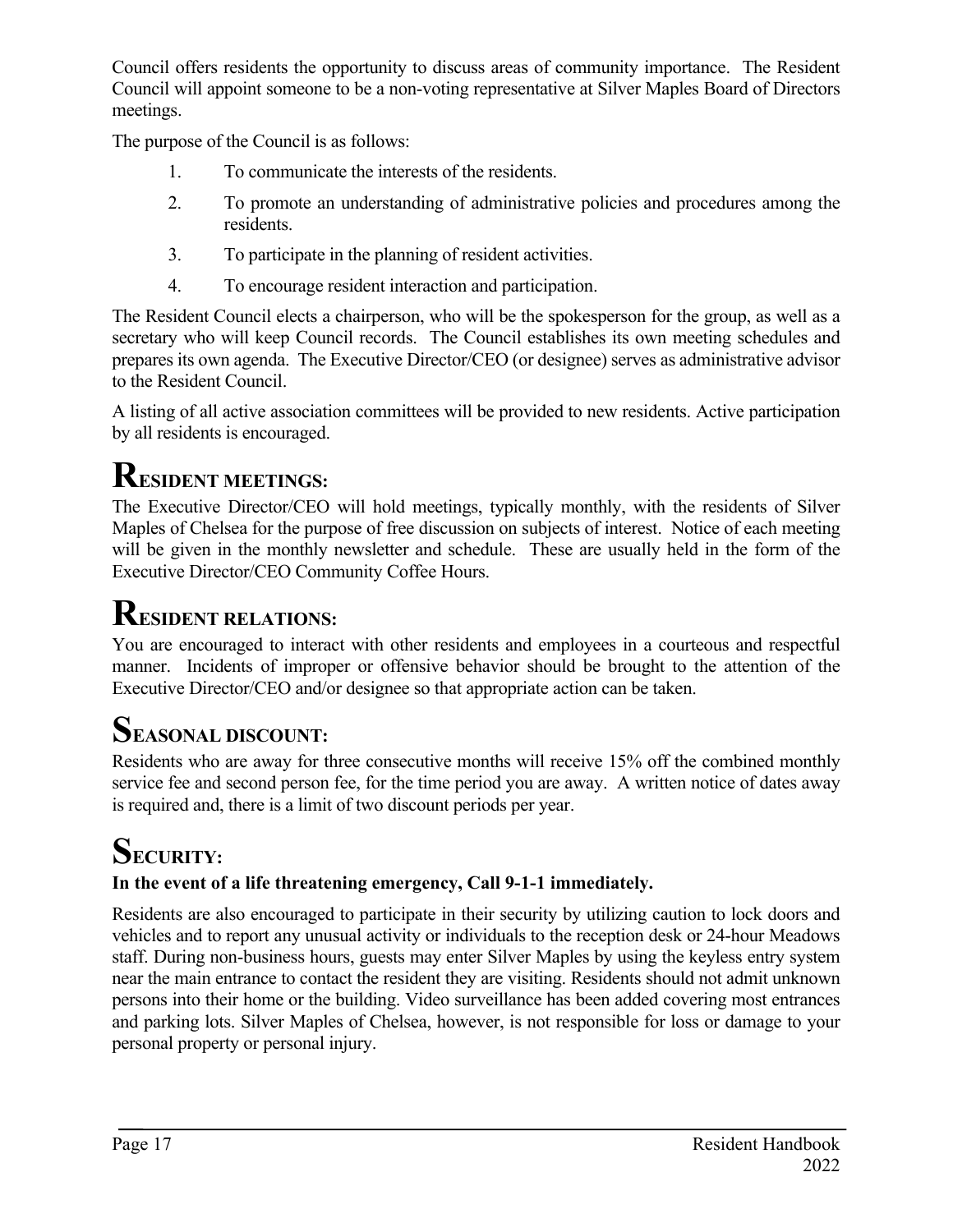# **SMOKING:**

Silver Maples of Chelsea is a smoke-free community. The sale, use and distribution of tobacco products and e-cigarettes is prohibited on the entire campus by residents, staff, and visitors.

### **SPECIALIZED MEDICAL EQUIPMENT:**

We encourage you to notify the Executive Director/CEO if you are using specialized medical equipment in your home that may pose a risk to others. Specialized medical equipment includes, but is not limited to, oxygen supplies and other respiratory equipment so that Silver Maples may post appropriate signage to promote safety.

### **SPIRITUAL CONNECTIONS:**

Silver Maples offers several spiritual connection opportunities on-site, and transportation service to a few programs held off-site.

#### **Sunday Morning Services:**

 9:30am, Bus Service to St. Marys Catholic Church and St. Pauls Lutheran Church 9:45am, Nondenominational Worship Service, Maples Room

#### **Bible Study Group:**

Thursdays (September-May), 2:15pm, led by Our Savior Lutheran Church, Garden Room

#### **Catholic Communion:**

Fridays, 10:00am, Great Room

#### **Streamed Live Services:**

 Sundays, 9:30am, Protestant Service, First Presbyterian Church of Ann Arbor, Great Room Sundays, 10:00am, Catholic Notre Dame Service, Meadows Lounge

## **STAFF DIRECTORY:**

A current listing of department directors and leadership team members and titles can be found on the Silver Maples website at<https://silvermaples.org/about/team/>

# **STORAGE:**

All Maples residents receive a storage closet or cage with their apartment; a perfect place to store luggage, holiday decorations, seasonal clothing, etc. Storage units must be cleaned out, with disposal of all items, once the move out process is complete for your apartment. Unfortunately, there is no space available to store furniture or personal belongings after an apartment has been vacated.

### **TELEPHONE SERVICE:**

Telephone jacks are provided for resident's use in their apartment. Each resident is responsible for contacting the telephone company to arrange for telephones, installation and service to their own apartment home. Installation and expenses incurred for the use of a private telephone must be paid by the resident or Authorized Representative. A courtesy telephone for local calls is available at The Maples reception desk for resident use.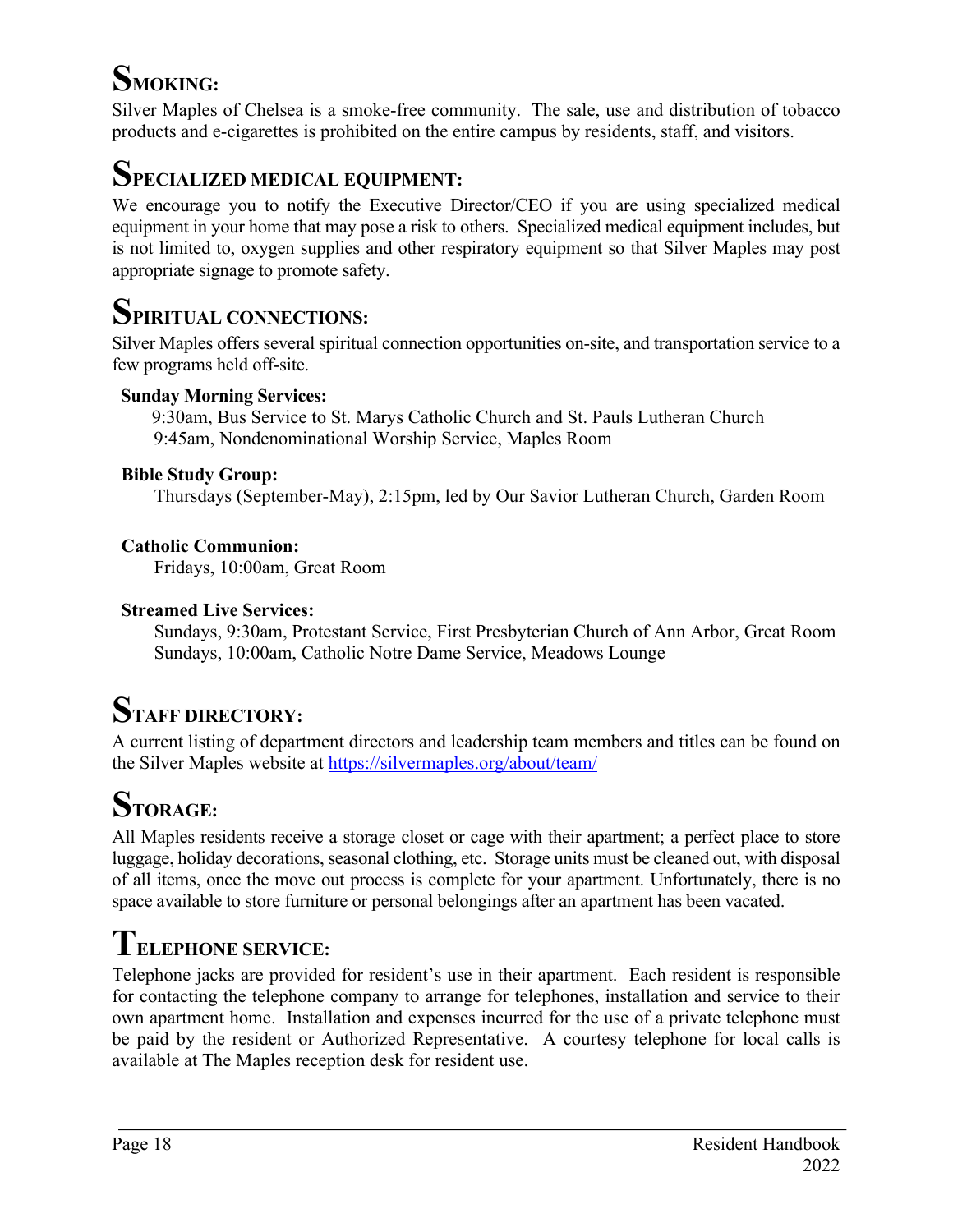# **TIPS AND GRATUITIES:**

In order to achieve an equitable compensatory arrangement with all community staff, we have adopted a "NO TIPPING" policy. Because there are many employees whom you don't see, to give tips to specific individuals would be inequitable and detrimental to the morale of the other staff who are working behind the scenes.

Therefore, the Resident Council has established an "Employee Gratuity Fund" to which residents may contribute throughout the year. Each year around the holidays the Resident Council will ask residents and family members to donate to the fund. Special provisions will be made during the holiday season and all hourly employees, including those you rarely see, will share in this special holiday gift. All monies are collected and distributed by the Resident Council.

## **TRANSPORTATION:**

Trips to shopping centers, grocery stores, and special field trips for activities will be scheduled regularly. Service may be available for other local (Chelsea area) personal trips to medical centers, banks and businesses. Please contact the transportation department to set up an appointment; 24-hour notice is appreciated and service is **subject to availability**. The cost of scheduled transportation within our service area is included in your monthly service fees.

# **TRASH DISPOSAL:**

Trash rooms and recycle bins are located on all apartment floors. Dumpsters are strategically located outside the building. Please use sealed plastic bags to deposit trash in these containers. For disposal of large items, you may use the community dumpster or call the reception desk to arrange a pick-up by our housekeeping staff. Villa residents need to have their dumpsters put at the curb by 12:00 P.M. on Monday of each week. Recyclables need to be out at the curb by 11:00 P.M. on Tuesday of each week.

### **UPGRADES/ENHANCEMENTS TO YOUR HOME:**

Any desired upgrades/enhancements require prior approval from Silver Maples of Chelsea. The cost of all enhancements will be at your expense and will not be included in the refund of the entry fee you paid on your villa/apartment. Please discuss requested upgrades/enhancements with the Facilities Manager.

# **UTILITIES & Taxes:**

Utilities including sewer, water, gas, electricity, and heating and air conditioning are covered by your monthly service fee. Although Silver Maples of Chelsea is not responsible for any disruption of service, any utility problems should be reported immediately to the reception desk. You are responsible for installing and maintaining the costs of cable television and telephone service in your home. You may be required to have telephone service.

Your home contains a thermostat for heating and cooling, allowing you to regulate the temperature to suit your personal desires. During move-in orientation you will be instructed in the use of these controls.

Silver Maples of Chelsea is responsible for the payment of all real estate taxes, if any, assessed on the community.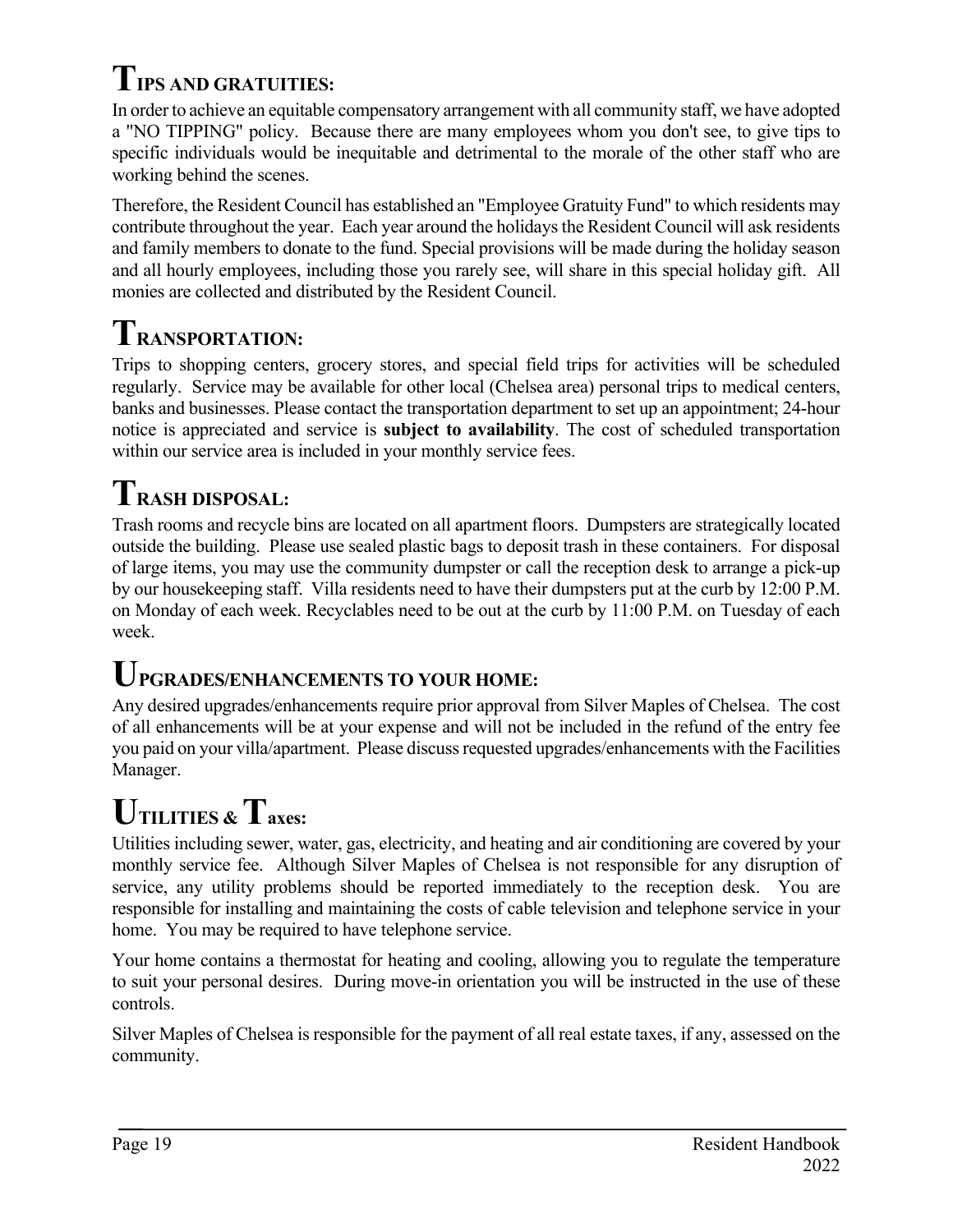# **VALUABLES:**

With the many visitors and guests accessing our community, Silver Maples cannot be responsible for the loss or theft of valuables from your home. However, please make us aware of any disappearance, so we may assist in investigation and possible recovery of the items. You should insure your personal property and we suggest that you utilize safe deposit box services offered by neighborhood banks.

# $VIP$  SUITE:

We offer a 2-bedroom, 2-bathroom suite for residents' out of town guests; the rate is \$110 per night for up to 4 guests. Up to two (2) additional guests may stay in the suite at a cost of \$10 per guest per night. To check availability and make reservations, please contact the receptionist at the front desk. The suite is located in apartment #3125 which is in The Maples, phase II, and includes both a queen size and full size bed. A complimentary breakfast voucher is provided for each guest (maximum of 4 vouchers per reservation, one per guest), and can be used in the Courtyard Café. **Pets are not allowed in the suite.** Our community is completely non-smoking, which includes the patio outside the suite. Any evidence of smoking will require a cleaning fee of \$250.00. We offer free Wi-Fi in the building (access code can be obtained at the front desk). Check-in is at 3pm, check-out is at 11am.

## **WELLNESS CENTER MEMBERSHIP**

Silver Maples pays for your membership to the Chelsea Wellness Center as long as you visit the center at least six (6) times a month. To sign up, contact the Director of Programming and Wellness.

# **WINDOW TREATMENTS:**

In order to maintain a consistent exterior appearance of the building, horizontal mini-blinds are provided for all apartment windows. You may also provide your own window treatments if you so desire, but it is requested that all draperies be lined white to the outside. Only exterior window treatments approved by Silver Maples of Chelsea may be used. These include screens, shades and awnings. Please contact the Facilities Manager to obtain written approval prior to installation.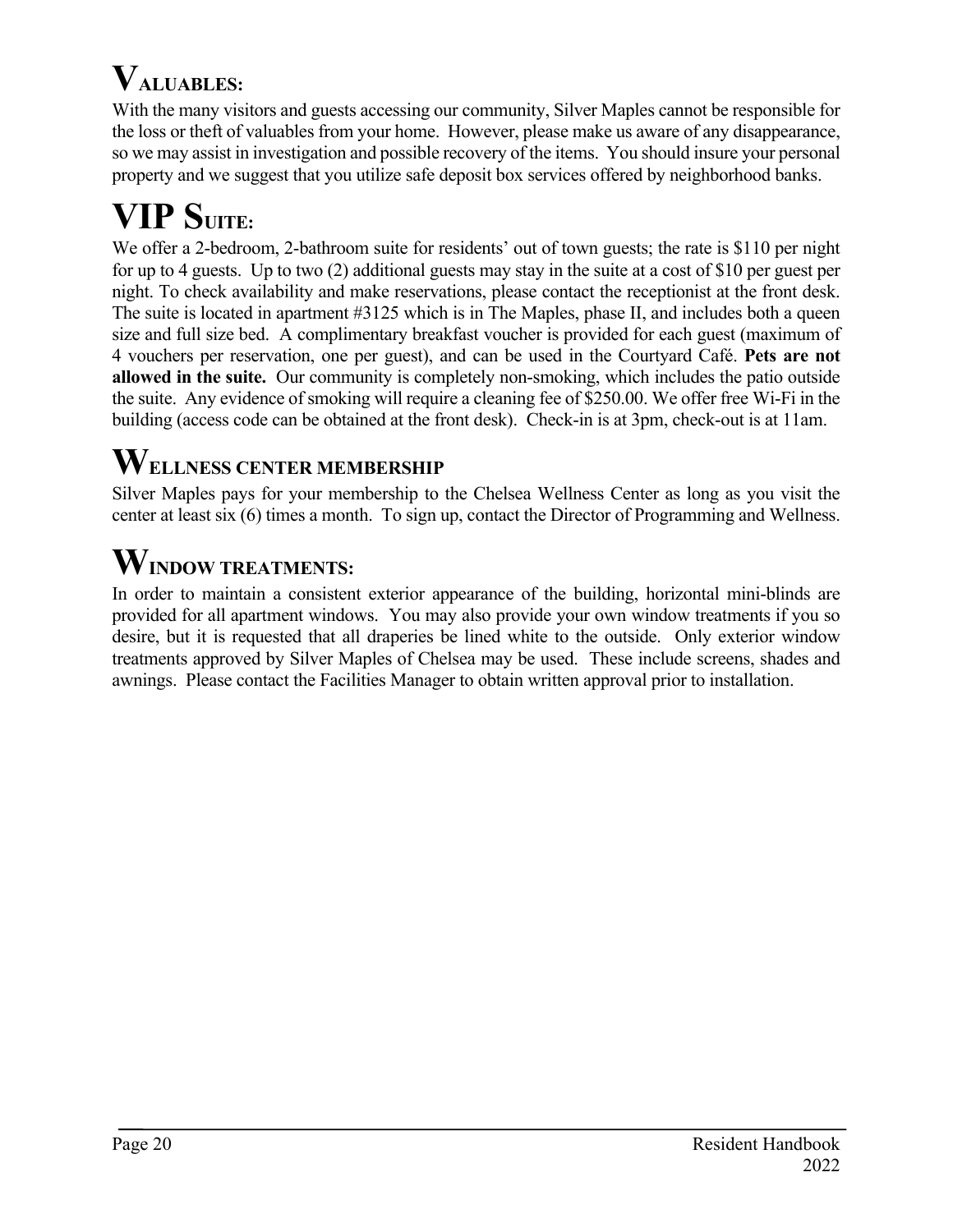Resident Fire and Safety Handbook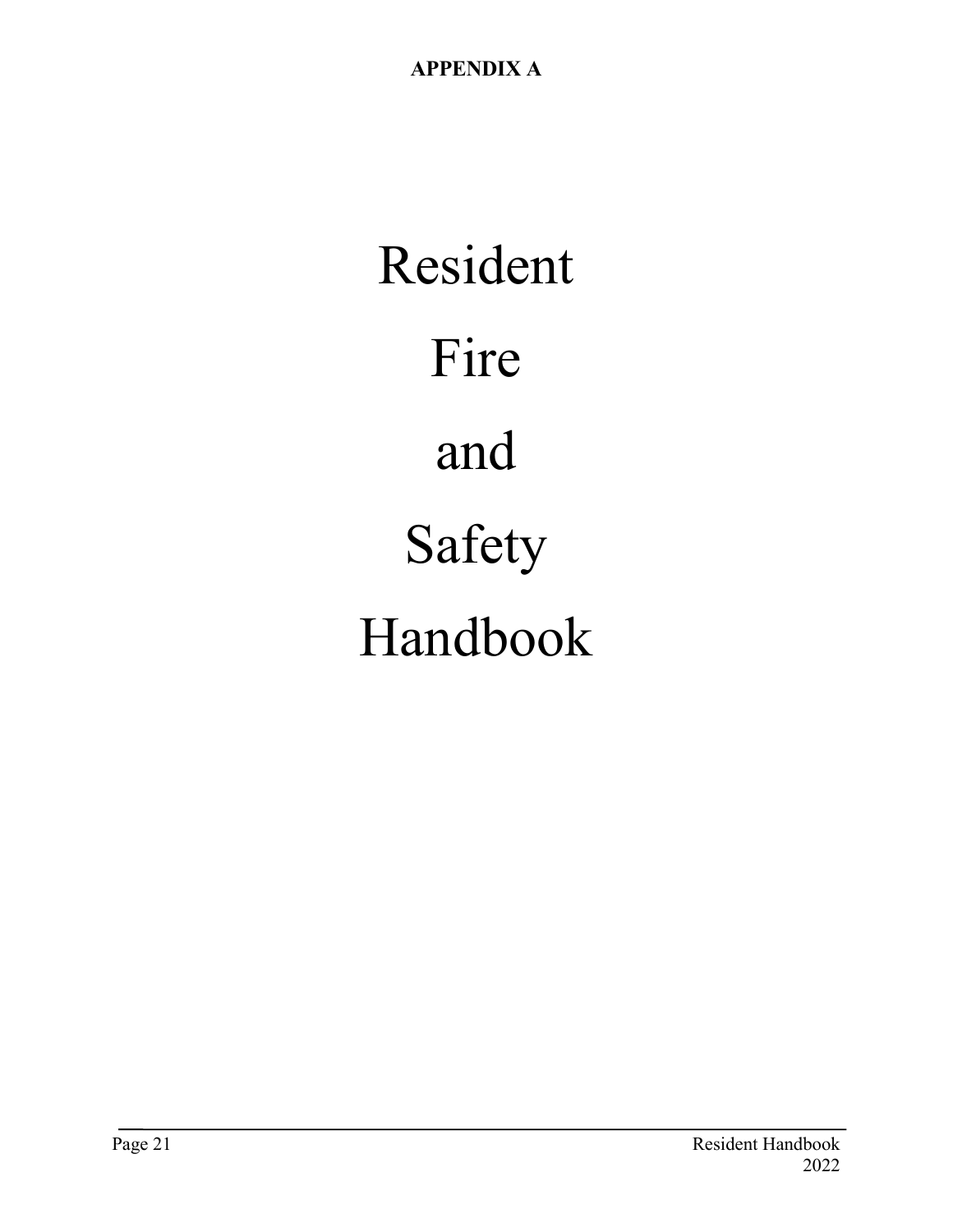#### **FIRE PREVENTION**

The key to averting a fire is PREVENTION. Listed here are a few rules to follow to maintain a safe environment for you and your neighbors at Silver Maples.

- 1. Trash is fuel for fire. **Do Not** let it accumulate.
- 2. Be alert to electrical equipment that does not work properly. Report any problems with appliances or lights to the reception desk.
- 3. Report immediately any frayed or faulty wiring.
- 4. **Do Not** overload electrical outlets.
- 5. Keep heat-producing devices away from things that burn.
- 6. **Do Not** store flammable liquids in your apartment.
- 7. Use of extension cords are prohibited

#### **FIRE SAFETY TIPS**

#### 1. **REMAIN CALM - DO NOT PANIC**

- 2. If there is a fire of any size, be sure to notify the fire department immediately by pulling the fire alarm pull box (located beside the exits.).
- 3. Know the evacuation plan and location of fire alarm pull stations. Practice walking the evacuation route.
- 4. **Do Not** use elevators.
- 5. Once in the stairwell, continue down and exit outside. **Do Not** re-enter the building.
- 6. Smoke rises, therefore, if you are caught in smoke, crawl low to the floor to exit.
- 7. If you wake up and hear your smoke detector sounding, do not sit up in bed. Remember smoke rises, and you may be sitting up into a smoke filled room. Instead, roll out of bed onto the floor, turn on a light in the room, and activate emergency call system.
- 8. **Do Not** open any doors unless you feel them first from top to bottom. If the door is warm, **DO NOT OPEN IT**. If it is not warm, kneel down and open the door slowly. If there is any smoke or fire on the other side, close the door immediately.
- 9. Place wet towels or wet sheets at bottom of door to keep smoke from seeping in.

Page 22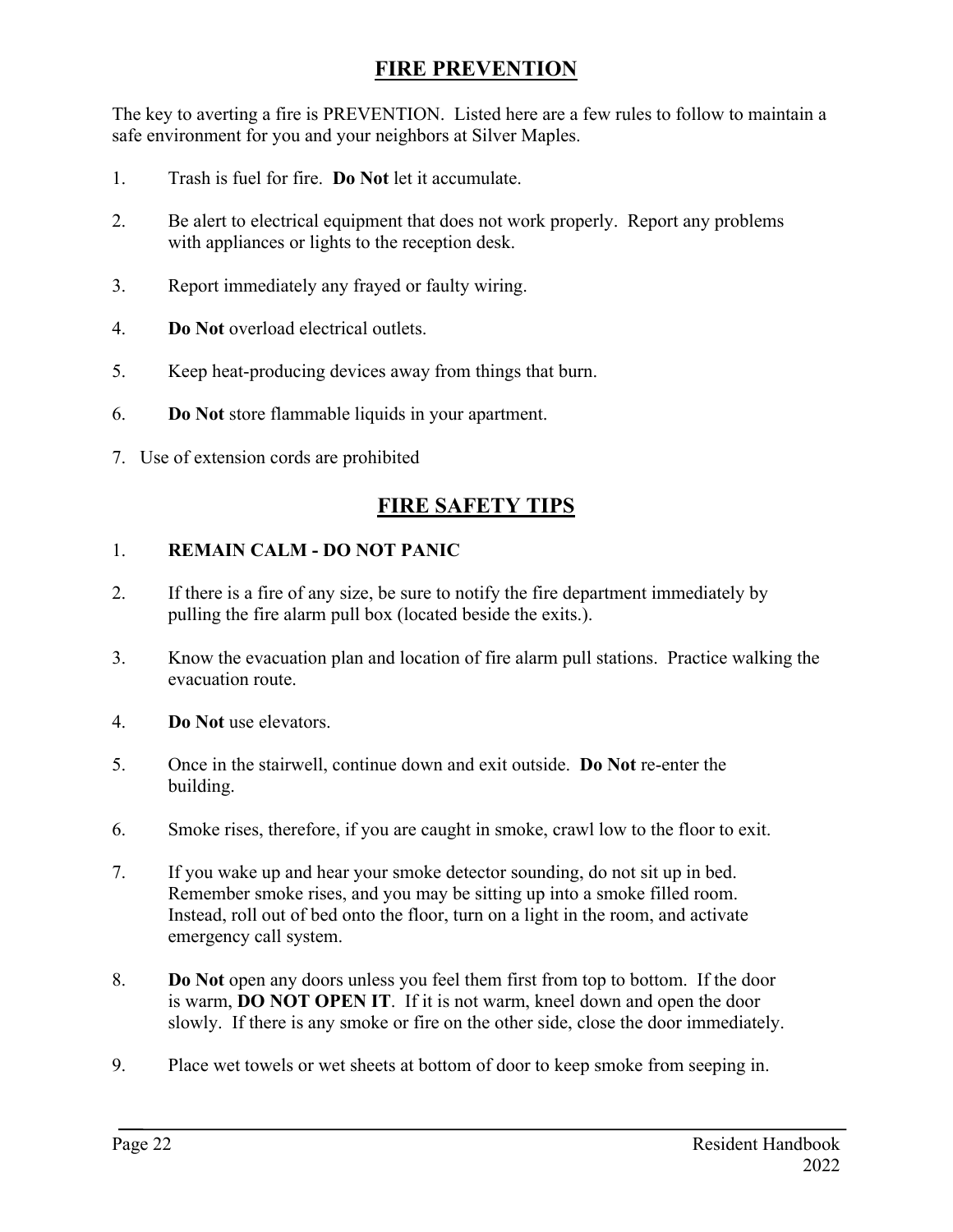#### **BUILDING FIRE EVACUATION PROCEDURES**

### **For the Residential Areas**

In case of fire in your apartment:

- 1. Remain calm; evacuate yourself and anyone else from the apartment. Then close the door to the apartment. **Do Not take time to assemble your personal belongings.**
- 2. Go to the nearest fire alarm pull box along evacuation route and activate it to notify the staff and other residents, the staff will be responsible for notifying the fire department, and assisting with the evacuation. (fire alarm pull boxes are located next to exits and are shown on the evacuation route plan).
- 3. Evacuate building following routes shown on Evacuation Route Plan. (Evacuation Route Plans are located on the wall near the center of corridors). Do not use elevators. Once outside, assemble at assigned locations.
- 4. Assembly areas:

The Meadows (Assisted Living): Parking Area – Meadows entrance The Maples (Independent Living): Parking Area – Maples entrance

5. Per state requirements, and to familiarize you with the evacuation procedure of the building; once a quarter there will be a fire drill that will occur on all three shifts, and require full evacuation of the building.

#### **WHEN FIRE ALARM IS ACTIVATED**

When you hear the fire alarm (horn) you will know there is a fire emergency in some part of the building.

- 1. Remain calm, go to your door and feel from top to bottom to see if it is warm. **If the door is warm, DO NOT OPEN IT.** Stay in your apartment. If smoke is coming in under the door, place a damp towel on the floor in front of the door to seal it. Activate emergency call system (this will alert the staff you need assistance)
- 2. If the door is not warm, follow normal evacuation procedures.
- 3. Once outside, assemble at assigned locations.

### *FIRE/EVACUATION PROCEDURES*

### **For The Common Areas**

### IN CASE OF FIRE

1. Evacuate yourself and anyone else from the area, then **CLOSE THE DOOR(S) TO THE ROOM OR AREA**. **Do Not** take time to assemble personal belongings.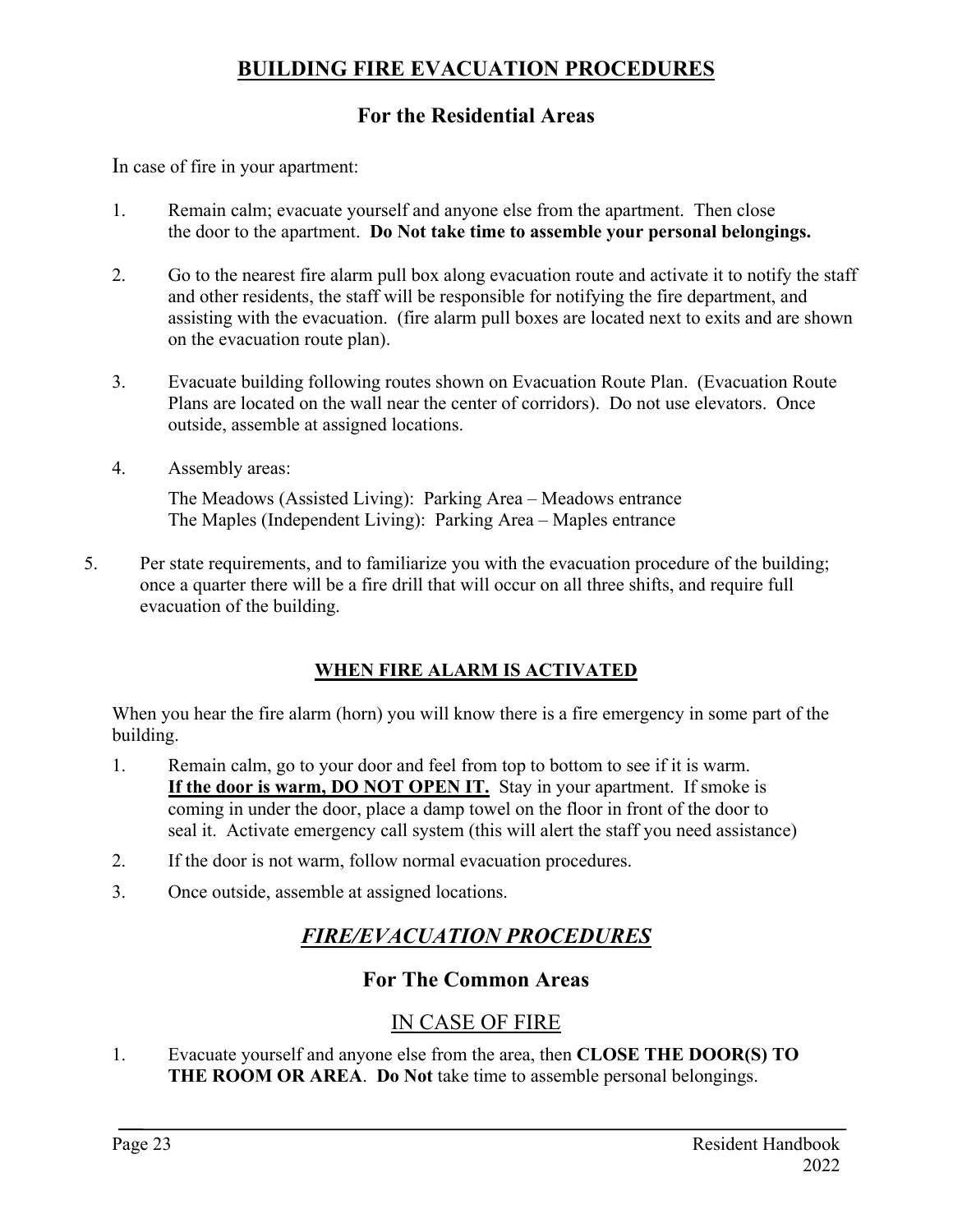- 2. Go to the nearest fire alarm pull box and activate it to notify the Fire Department and other residents. (Pull boxes are located at exits leading to the outside of the building and are shown on the Evacuation Route Plan found in each hallway).
- 3. Call the Fire Department.
- 4. Evacuate the building using the nearest exit. (**Do Not** return to your apartment).
- 5. Once outside, assemble at assigned locations.

The Meadows (Assisted Living): Parking area – Meadows entrance. The Maples (Independent Living): Parking area – Maples entrance.

**NOTES:**

A. If you come to a closed door, feel it (top to bottom); if it is warm **DO NOT OPEN IT**!

If it is not warm, kneel down and open the door slowly using the door as a shield; if the corridor is not filled with smoke, continue to evacuate.

B. If the corridor is filled with smoke or the door is warm, you should attempt to exit using a door in the opposite direction.

If you have any questions or concerns regarding these instructions, please contact the reception desk at 475-4111 for The Maples and 475-1490 for The Meadows.

#### **SMOKE DETECTORS**

1. Your apartment is equipped with a smoke detector and a sprinkler system. When the smoke detectors make sounds, **DO NOT PANIC**, the alarm will stop when the smoke clears. You cannot turn it off.

2. If your smoke detector activates, alert the reception desk, giving your apartment number. A staff member will come to assess the situation.

3. If you must leave your apartment, close your door, but do not lock it.

#### **FIRE PROCEDURES FOR PERSONS WITH MOBILITY IMPAIRMENTS**

Should you have a physical handicap or temporary impairment, it is preferred that you follow the emergency procedures established for all residents to the best of your ability.

If you are unable to safely exit the building, place the red HELP tag on the outside of the door. Call 911 to inform the emergency response team of your location. Place wet sheets or towels at the bottom of your door to prevent smoke from entering your apartment. Exit to your balcony and use bright color items to gain the attention of emergency responders.

Please be sure the reception desk is aware of any special needs at all times.

The reception desk will maintain a list of those residents who may require assistance during an emergency.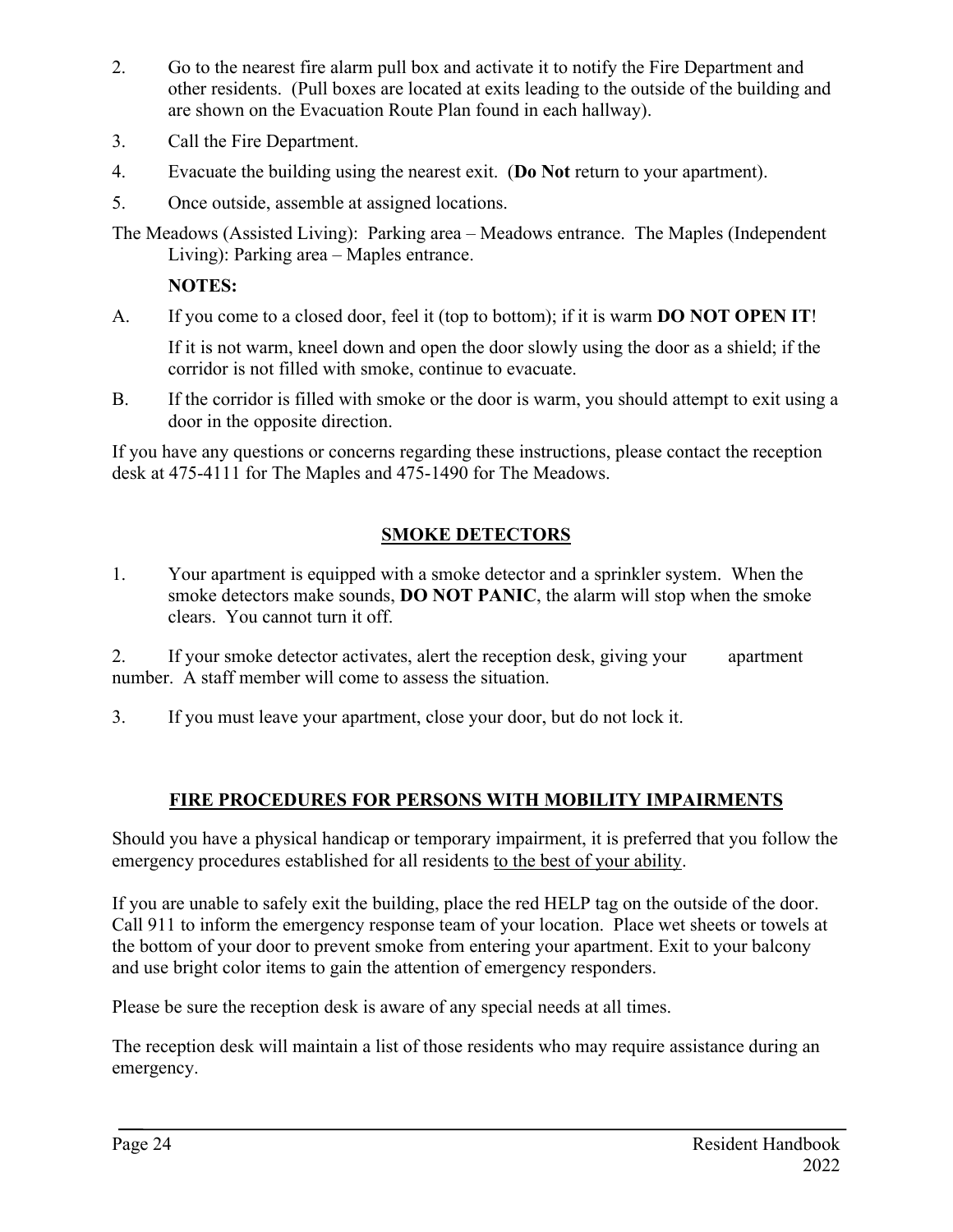Staff members will be assigned to check the apartments and the leisure areas to assist you to safety if necessary.

#### **DISASTER OTHER THAN FIRE**

Destructive weather will typically be the major cause of disaster other than a fire occurring at the community. Silver Maples personnel will normally receive advance warning of such weather patterns and will take appropriate steps to advise you of any weather conditions.

#### **SEVERE WEATHER – TORNADO (WATCH AND WARNING)**

- **1. Tornado Watch** means that conditions are favorable for a tornado or severe weather. When residents notice dark and cloudy skies with unusual windy conditions, they are asked to turn on their television and/or radio. The National Weather Service will inform you of a Tornado Watch, Tornado Warning and/or Severe Weather. Residents may also call the reception desk and/or shift supervisor if a television or radio is not available.
- **2. Tornado Warning** means that a tornado or severe weather has been sighted in the area. When the National Weather Service announces a Tornado Warning, residents should respond to this warning immediately. Residents are encouraged to go to the corridors or exit stairwells when possible. Please keep away from all windows and **DO NOT USE ELEVATORS**. Staff employees will notify residents in the corridors when the warning has been canceled.

#### **PREPARING FOR HIGH WINDS: TORNADOS, THUNDERSTORMS**

- 1. Staff will secure all objects outside the building to prevent them from becoming harmful as flying objects. This includes patio furniture, benches, hoses, and waste objects.
- 2. Close your draperies; take shelter in a closet, bathroom or any area in your apartment without windows.
- 3. If you are in the common areas, seek shelter in an enclosed area away from glass, such as a stairwell or bathroom.
- 4. Avoid windows, doors, outside walls and areas with a large expanse of roof such as the Dining Room.
- 5. Stay tuned to weather reports to find out when the danger has passed.
- 6. Preparations will be made if water loss is experienced.
- 7. The Food Services Department maintains an emergency supply of food and beverages for you in the event food cannot be delivered.

#### **POWER FAILURE**

Silver Maples is equipped with an emergency generator that automatically activates when there is loss of electrical power. Emergency lights in hallways, stairwells and exit signs are also installed.

In case of loss of all power in wintertime, residents should remain in their unit. Extended periods of power outage in cold weather will require evacuation to a place where residents can stay warm.

We suggest that you maintain a flashlight and spare batteries for a power failure.

Your emergency call system will continue to function in case of a power failure.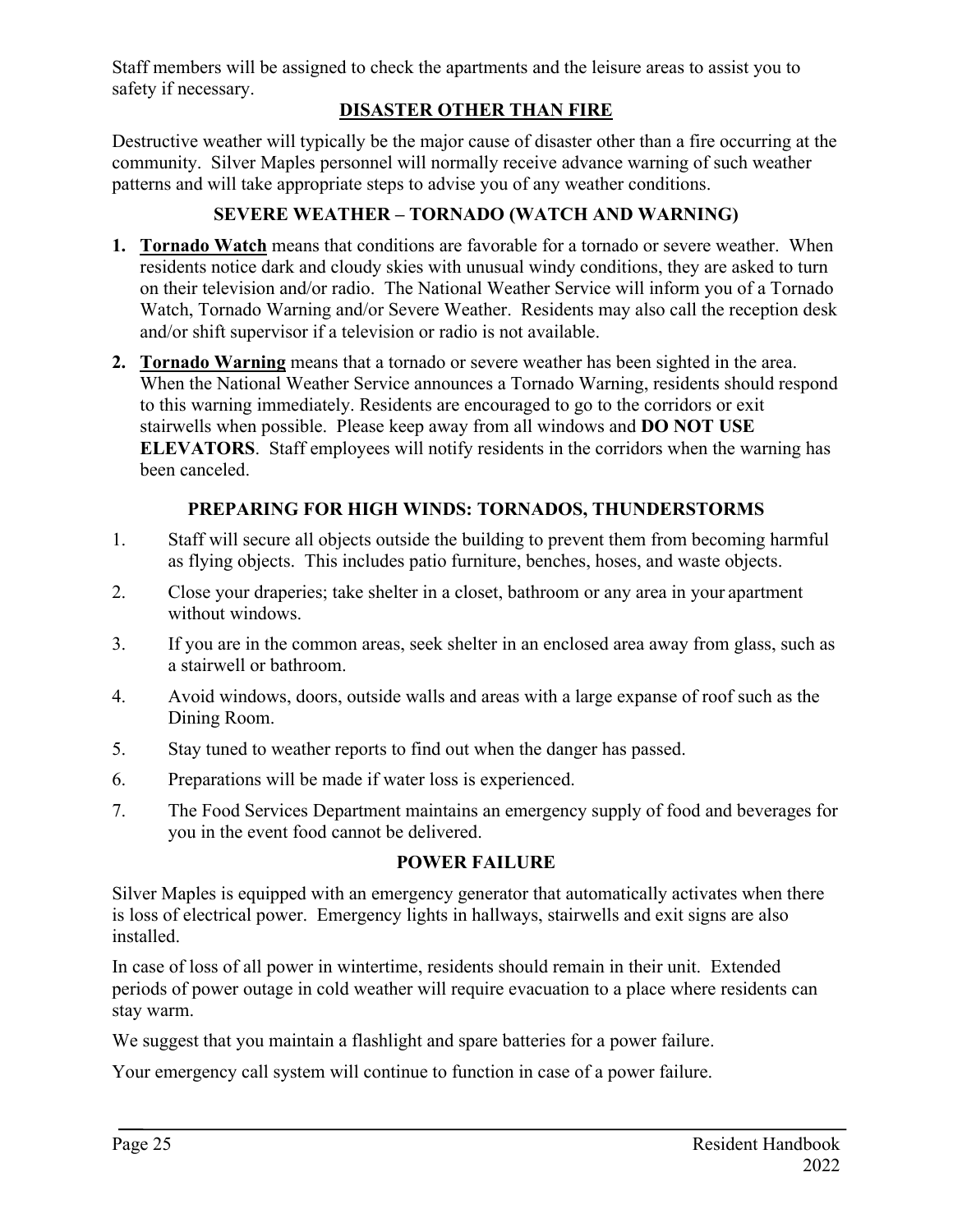#### **SNOW EMERGENCIES**

Please do not attempt to leave the community until after the driveway and sidewalks have been cleared and salted.

#### **SAFETY SIGNS**

From time to time, staff or workers may post Caution, Out of Order, Wet Floor or Wet Paint signs in public areas. For your safety, please observe these signs.

#### **SMOKING POLICY**

Silver Maples of Chelsea and The Meadows of Silver Maples is a smoke free community. Consequently, Silver Maples prohibits the sale, use and distribution of tobacco products and ecigarettes within this community.